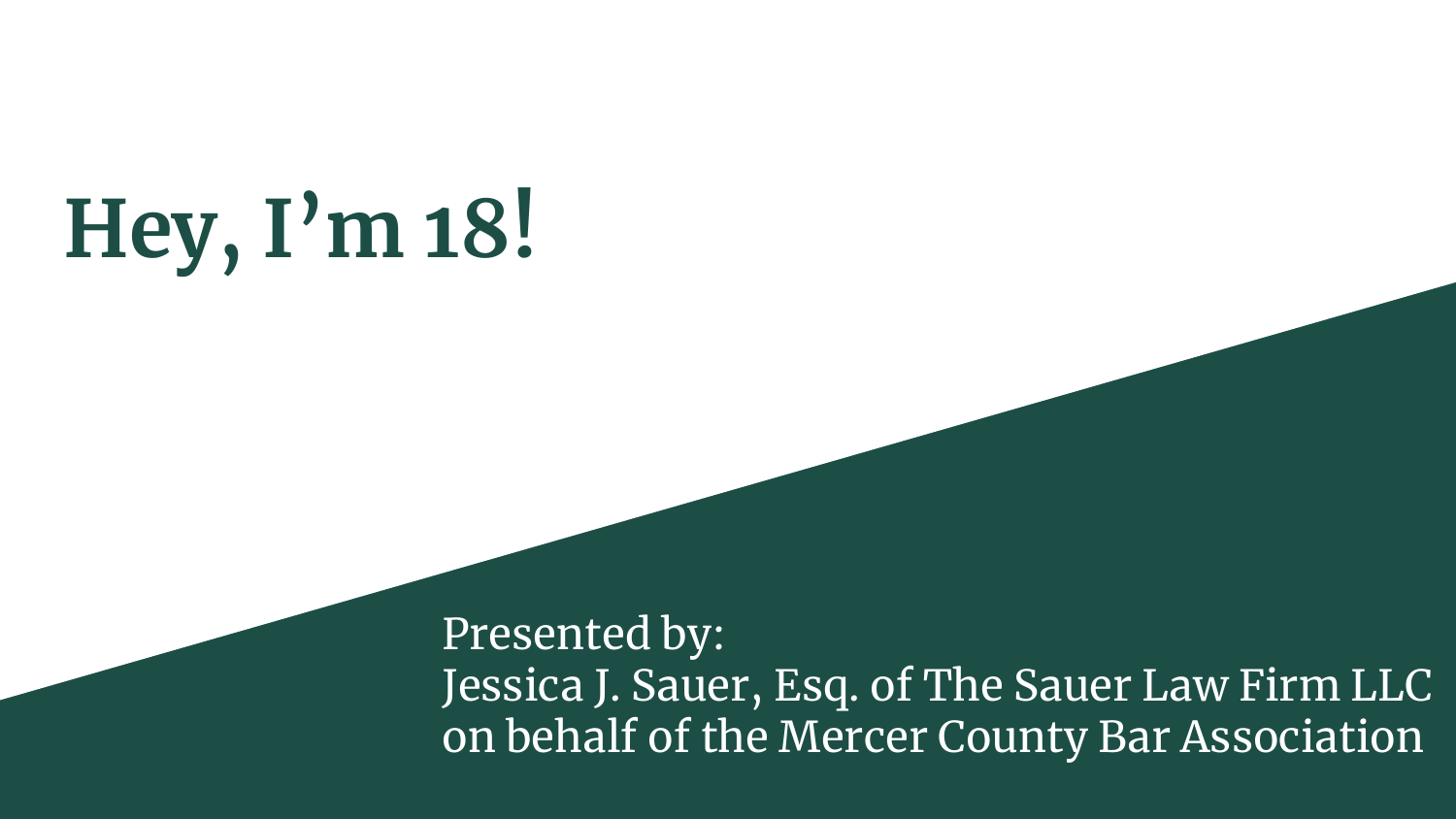# Hey, I'm 18!

- This is an advisory program to provide you with general knowledge of issues you are likely to encounter in adulthood.
- It is NOT designed to be legal advice for any specific situation, as special exceptions may apply that we do not have time to address in a brief presentation
- It is NOT designed to take the place of talking with your parents and other trusted adults about the topics discussed

The Sauer Law Firm LLC Estate Planning, Administration & Guardianship

About Practice Areas Resources v Contact

#### A guide explaining your legal rights and responsibilities as a young adult

"Hey, I'm 18!" is a public education project undertaken and developed by the Mercer County Bar Association to provide a reference for young adults to explain their legal rights and responsibilities. The project epitomizes the Bar Association's desire to educate the general public - especially young adults. The Mercer County Bar Association wishes to acknowledge the support of the following, without whose support "Hey, I'm 18!" would not be possible:

- Mercer County Prosecutor's Office Angelo J. Onofri, Prosecutor
- Jessica Sauer, Esg. The Sauer Law Firm LLC

#### **INTRODUCTION**

In New Jersey, the age of majority - the age at which the law considers you an adult - is 18. The law extends to persons 18 years of age and older certain "basic civil and contractual rights and obligations."

As a young adult, you now have the right to contract, sue, be sued and defend civil actions, obtain public employment, be granted a license for a business or profession, serve on a jury, marry, adopt children, participate in legalized gaming (except casino gambling), sell alcohol (although you can't purchase or consume it until you're 21), consent to medical treatment, execute a will, and inherit, purchase, mortgage and sell property.

"Hey, I'm 18!" is designed to explain many of these legal rights and responsibilities. It is not designed to be a legal opinion on any specific facts or circumstances, but it is intended to provide you with general information so that you will know to contact the appropriate agency or attorney with any specific legal questions you may have.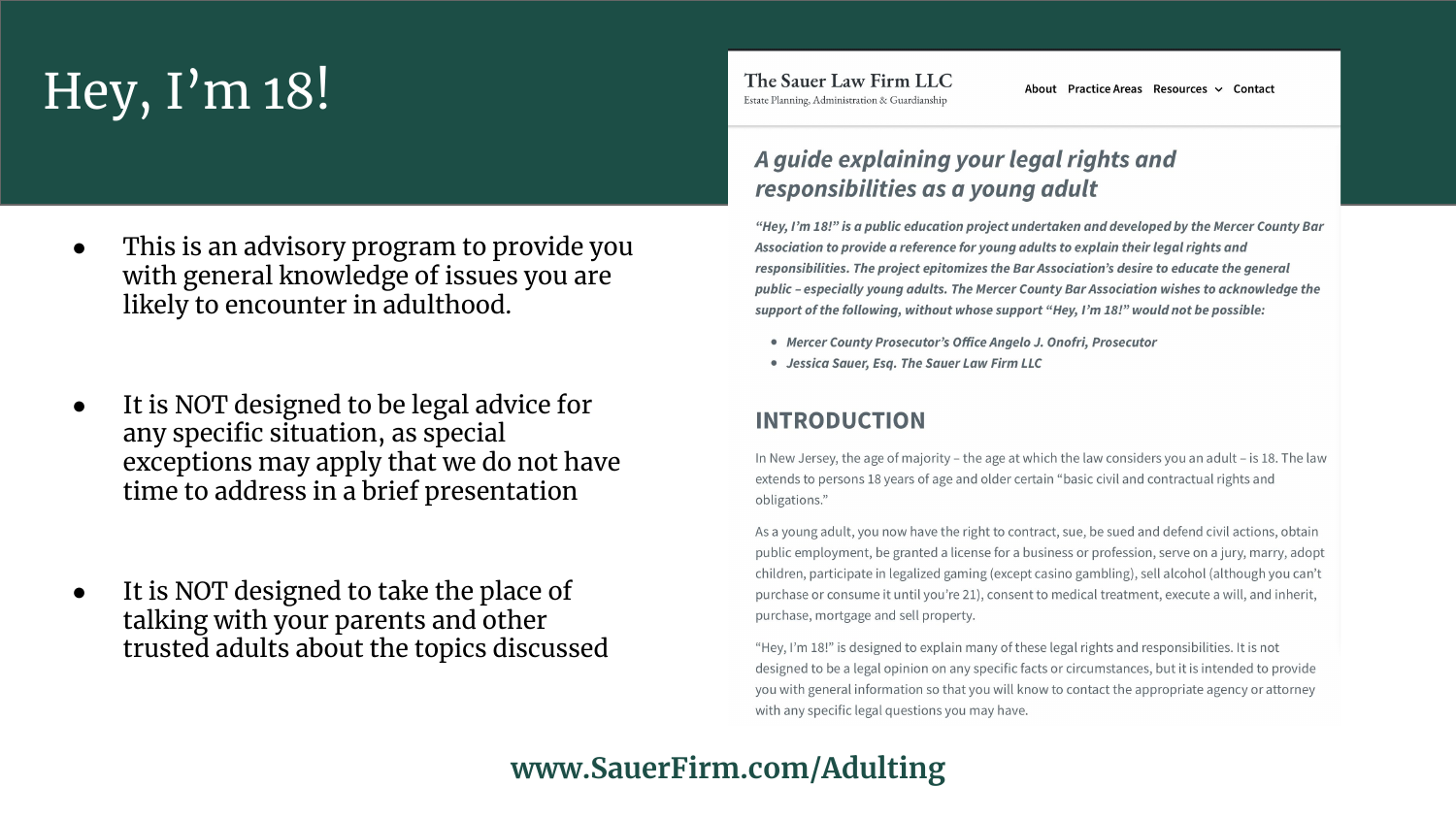What are you most looking forward to about turning 18?

Voting Getting a tattoo Heading to college Moving out of my parent's house Not having to complete permission slips Having a greater sense of control over my choices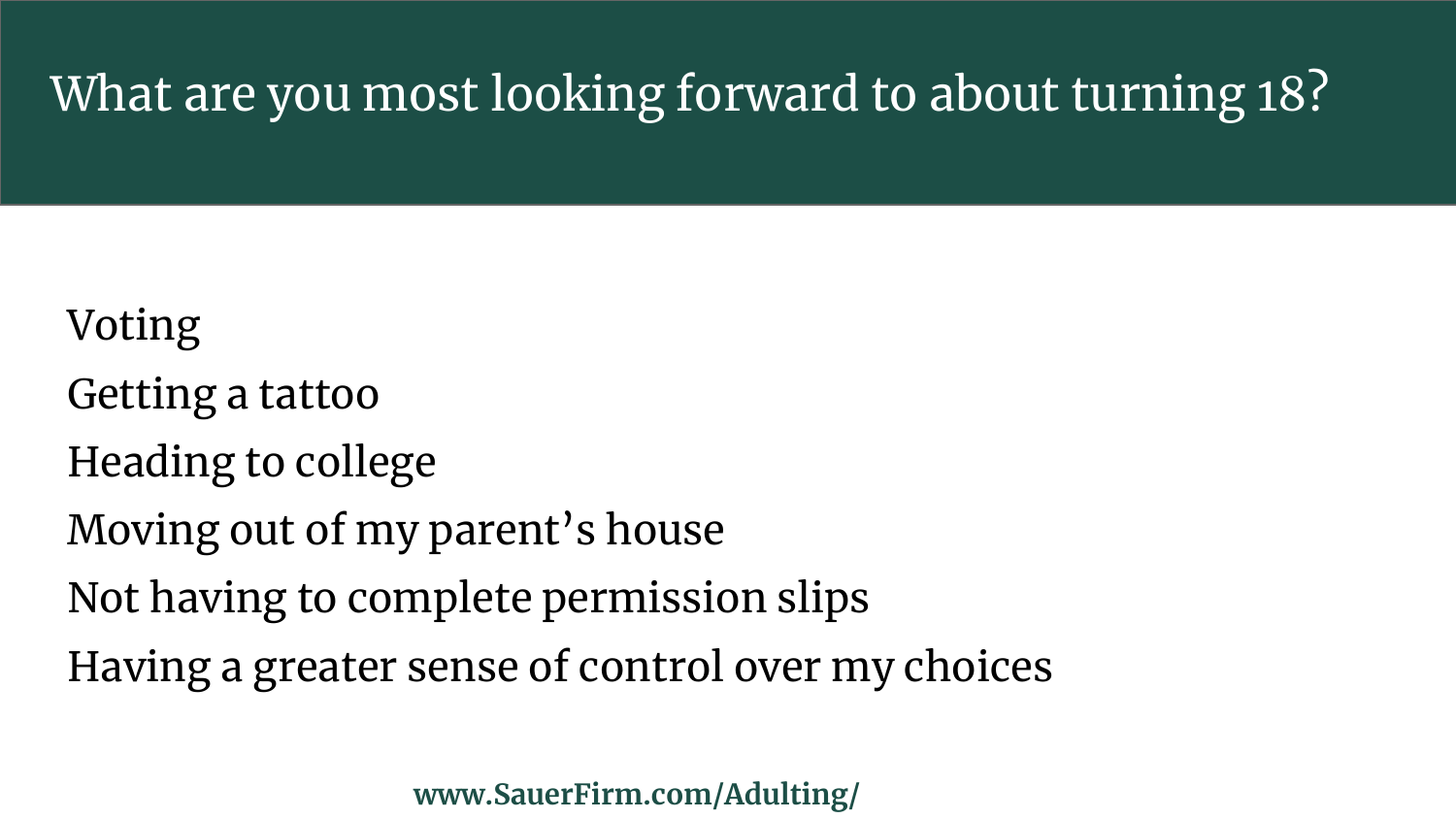#### RIGHTS & RESPONSIBILITIES: VOTING

- Must register at least 21 days in advance and live in the state for at least 30 days to be eligible to vote
- You cannot vote while you are incarcerated <u>after</u> being convicted of (or if you are on probation for) certain felonies. In other states, a felony conviction could take away your right to vote indefinitely!
- Register to vote through the NJ Division of Elections, your municipal clerk's office, the MVC, or www.NJElections.org
- Please educate yourself about the candidates before voting our future is in your hands.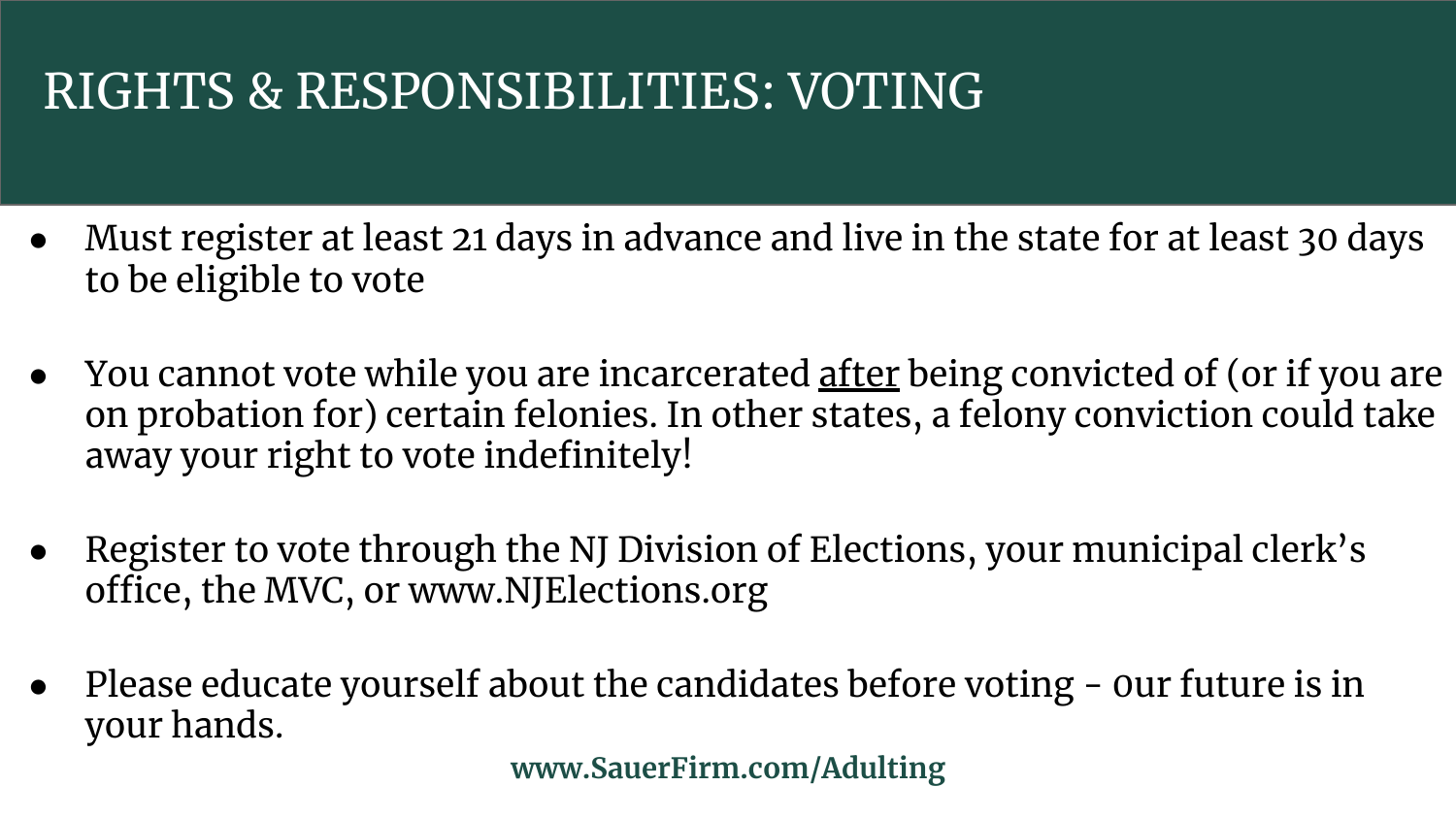#### RIGHTS & RESPONSIBILITIES: CONTRACTS

- As an 18-year-old, you are now able to enter into binding contracts such as applications for credit, loans, or insurance policies. These contracts may be written or implied and you are bound by the terms of the agreement.
- As an adult, it is presumed that you know what you are signing, have read the document and agreed to sign it.You no longer have the right to disaffirm and be relieved of any contractual obligations merely because of your age, so think before you act.
- You can now be appointed to serve as the executor of an estate or as an agent under a power of attorney.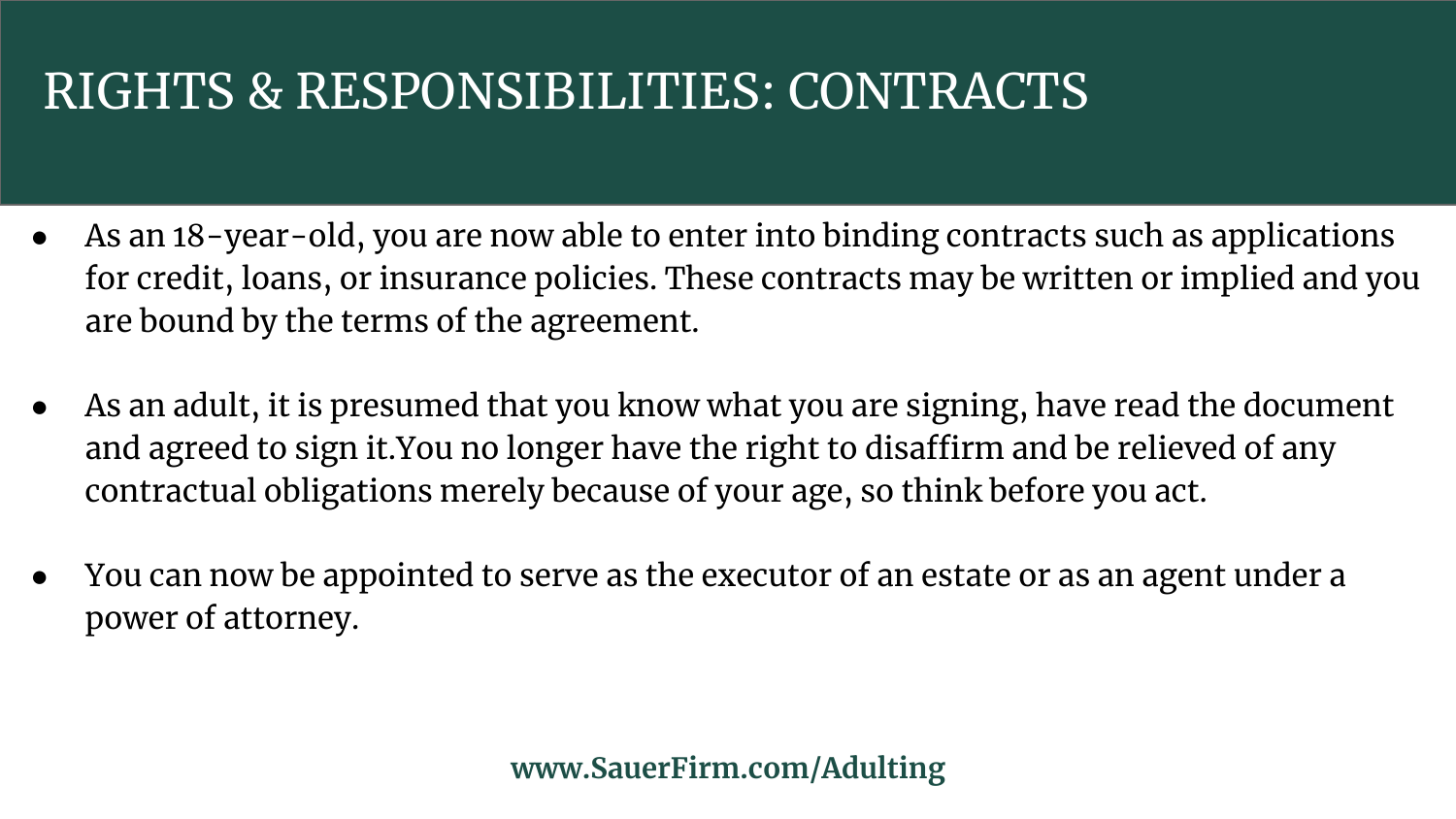#### RIGHTS & RESPONSIBILITIES: MILITARY SERVICE

- All 18 26 year old males are required to register for military service.
- You must register within 30 days of your 18th birthday and may do so by filling out forms available at your local post office. You can also register online at www.sss.gov. The form is returned to you and you will be assigned a classification number.
- Failure to register for selective service may bar you from any federal assistance, including student loans for college, and any federal employment or aid. Criminal penalties can also apply for failure to register.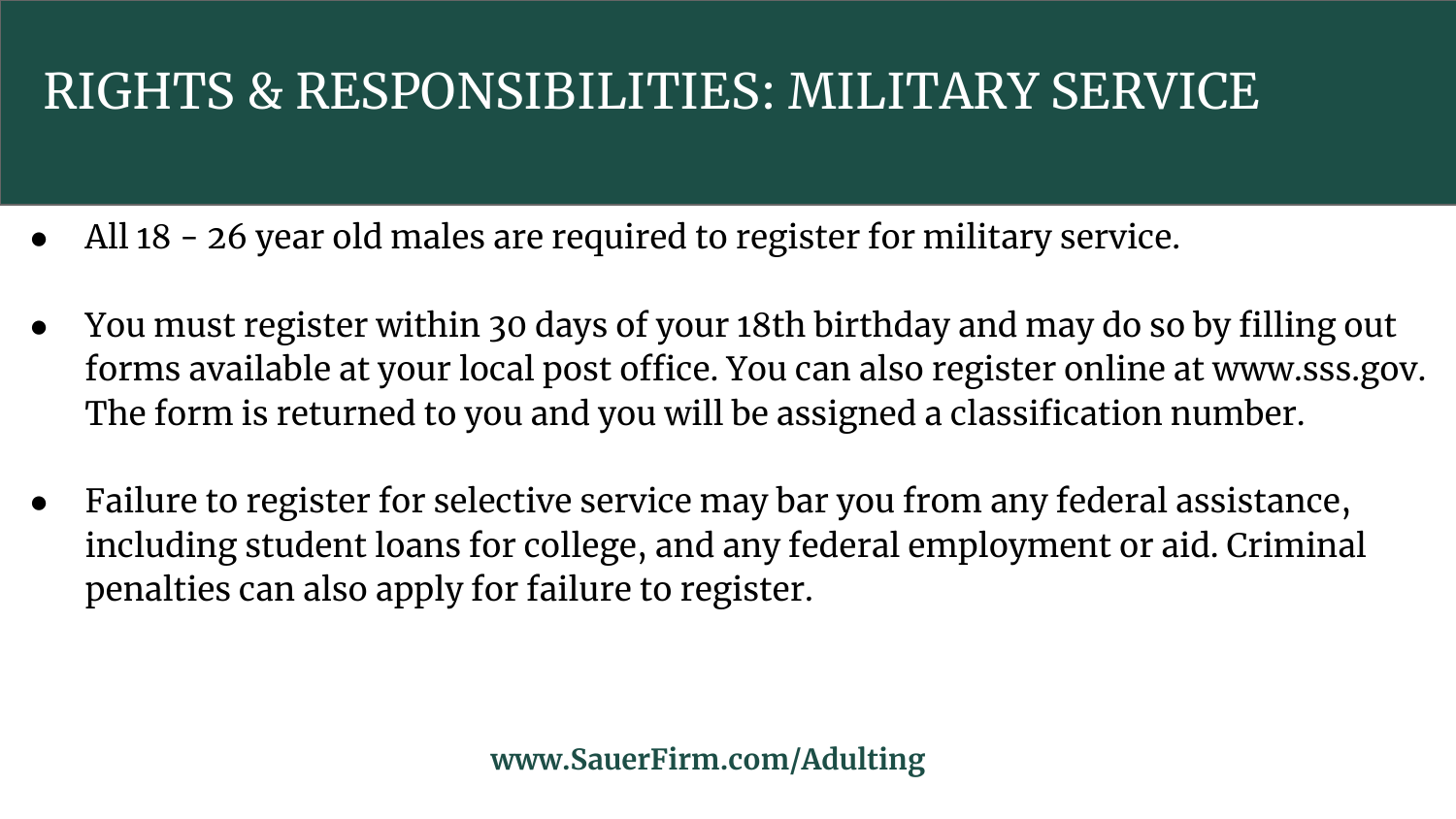#### RIGHTS & RESPONSIBILITIES: THE JUDICIAL SYSTEM

#### **Jury Duty**

- Must report if summoned (postponements can be requested)
- There are very limited exceptions that can excuse you from service
- "Paid" \$5/day; \$50/day if over 3 days; sometimes \$60 on federal assignments
- Term could be for a few hours (if you are not selected) to a weekly obligation lasting as long as 18 months (Federal Grand Jury)
- Typically required to serve only once every 3 years
- General Information about Legal Claims:
	- Must bring claims within the "Statute of Limitations" (i.e.: while they are still relatively fresh)
	- Must respond to a subpoena to produce information related to a proceeding
	- Must testify truthfully when in court
	- If you are served with a complaint or other legal papers, failing to respond could result in a binding default judgment against you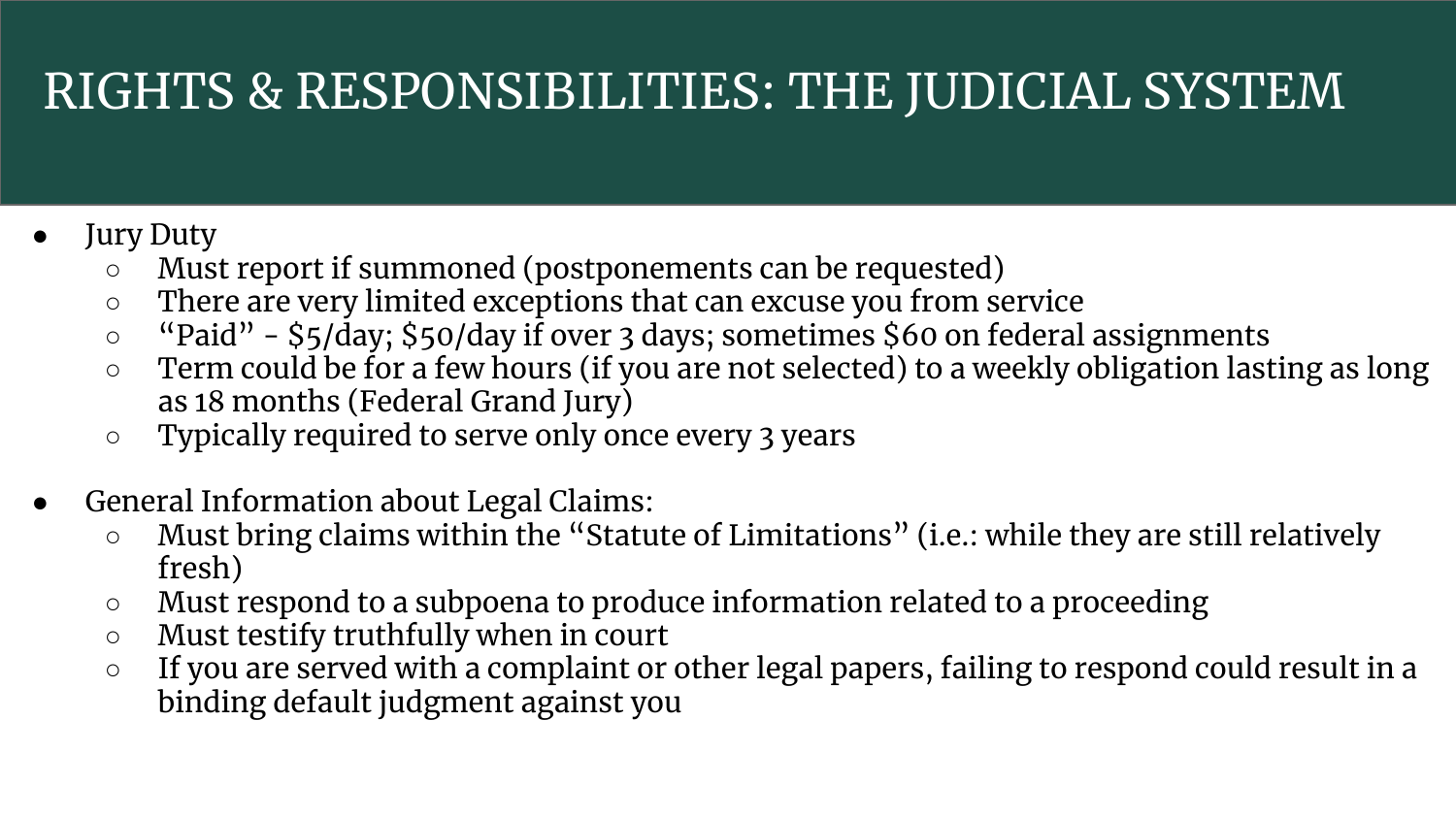#### RIGHTS & RESPONSIBILITIES: TAXES

- Federal and State Tax on income from the prior year is due on (or sometimes shortly after) April 15th
- A properly filed extension gives you more time to prepare your return, but does NOT extend your time to pay (interest and penalties will accrue)
- Unless you make less than the standard deduction (currently \$12,500), failure to file a return could lead to a year of jail time for each year you fail to file
- Filing a fraudulent return, or even helping someone else to file one, could result in a sentence of up to five year in prison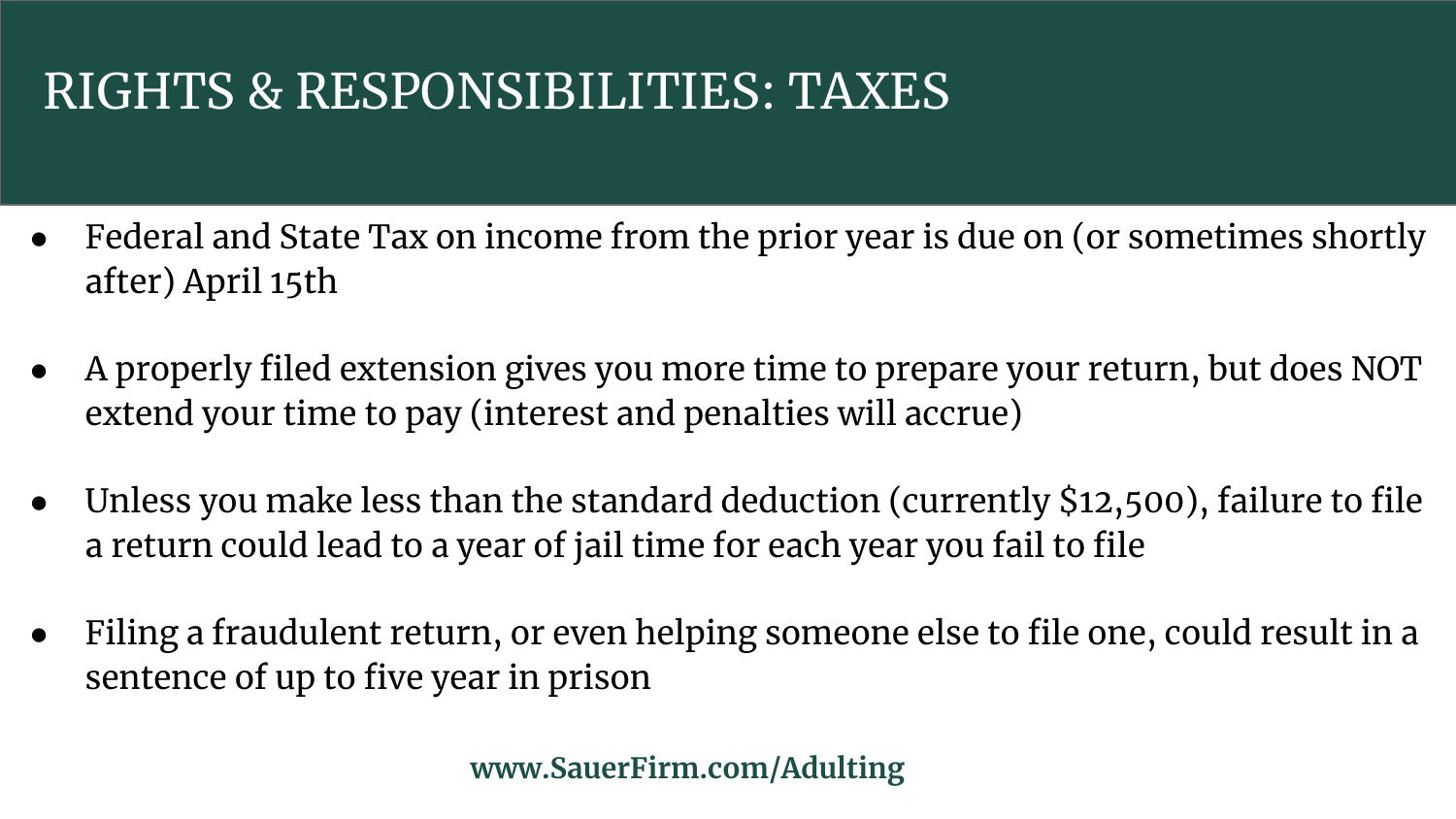#### RIGHTS & RESPONSIBILITIES: TAXES

- You are required to pay taxes on all income from whatever source acquired, even if you are paid in cash. (Gifts are NOT income, but the definition of a gift is narrow.)
- Failing to pay what you owe can trigger penalties and interest.
- Employers and financial services companies are obligated to file statements indicating how much you have been paid.
- You need to file taxes in any state where you live or work. Certain cities (such as Philadelphia) also impose additional taxes when you live or work within their limits.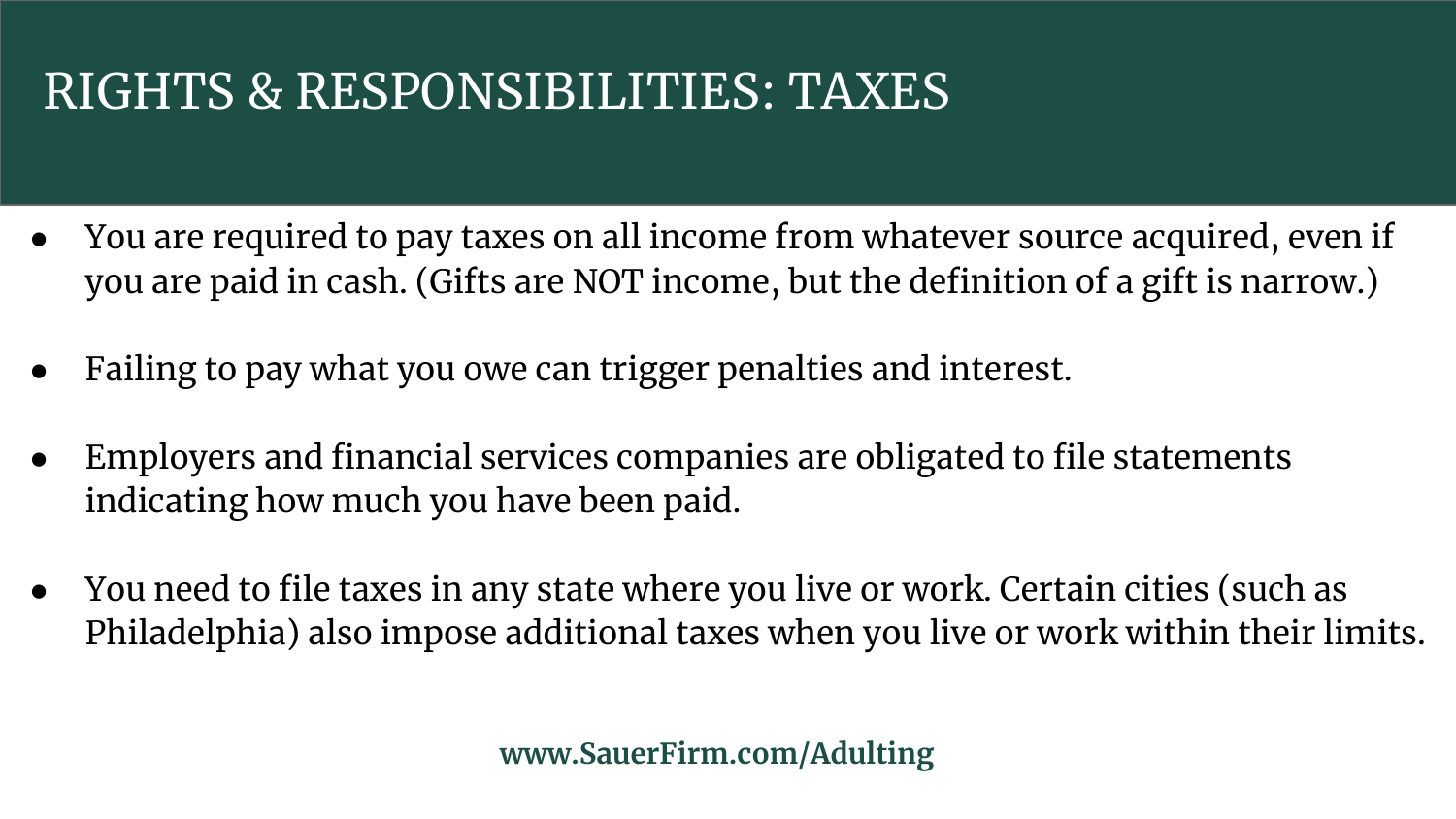### FAMILY ISSUES: MARRIAGE

- Marriage Licenses are required
	- $\circ$  Go to the clerk of the municipality where the bride resides.
	- The license cannot be issued sooner than 72 hours after you apply and will be valid for 30 days from the date it was issued.
- The wedding ceremony may be performed by a minister, priest, rabbi, judge, surrogate, mayor, township committee chair, or a religious society.
- You also need to supply two witnesses.
- New Jersey does not recognize common law marriages.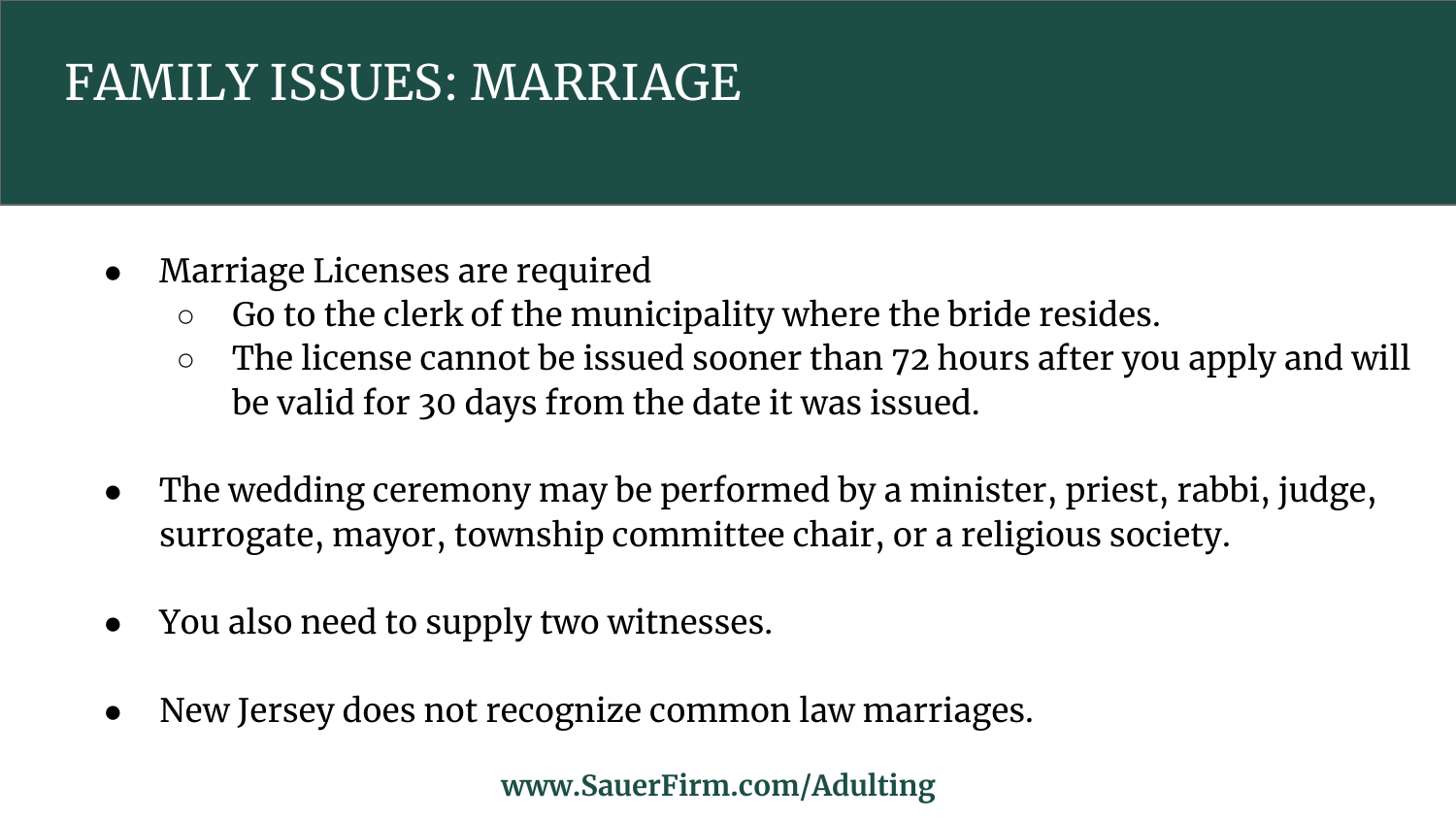### FAMILY ISSUES: DIVORCE

- File a complaint in the Superior Court of the county where you reside.
- You may need to pay (or be eligible to receive) Alimony.
- Assets and Debts accumulated during the marriage will be divided by "equitable Distribution." <u>New</u> Jersey is a "no fault" state, but other states may still take cheating during the marriage into account when dividing assets.
- Consider protecting yourself by developing a prenuptial agreement, and keeping anything you own before the marriage (or inherit during the marriage) in separate accounts that are not used for anything during the marriage. Keep all your statements.
- Divorce is expensive, marry wisely.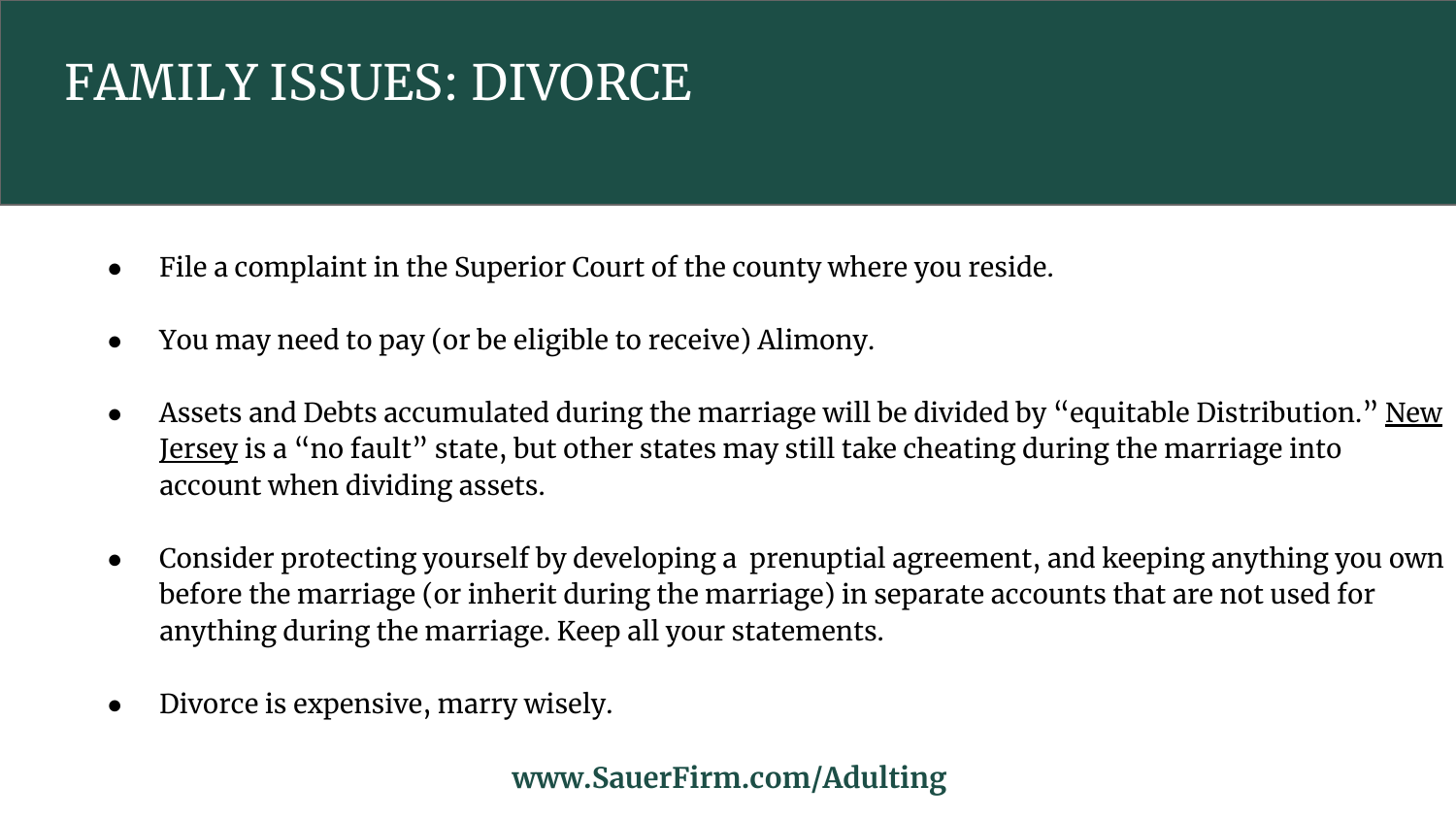# FAMILY ISSUES: CHILD CUSTODY & SUPPORT

- When either parent brings a custody case to court, a judge will make the final decision on where a child will live by investigating the best interests of the child and the situation of each parent.
- Whether you are married or not, you have an obligation to support and care for all of your children. Either or both parents may be ordered to pay child support.
- In most states your obligation to support your child ends when they turn 18. However, if you are not in a relationship with your child's parent, in New Jersey you are responsible for your child's support until the child's "emancipation." This can include being required to pay for health insurance and contribute toward a "child's" education up to age 23 under certain circumstances, for example, if they are in high school or college full-time.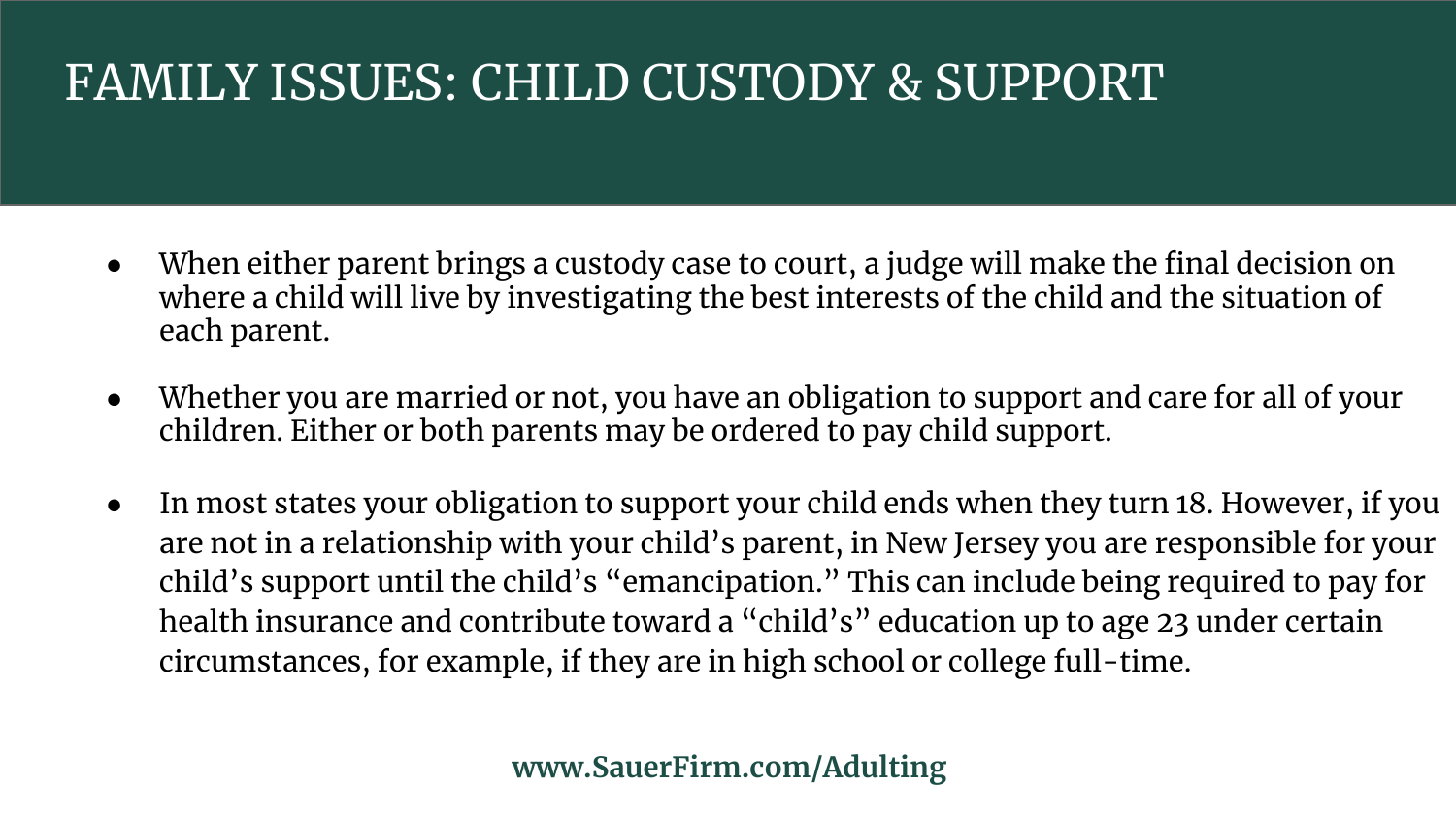### DOMESTIC VIOLENCE

- Household members, spouses, persons who have a child in common (or are about to), and persons who have had a dating relationship may file a petition in family court to seek protection from violence or abuse.
- A Temporary Restraining Order (TRO) may be issued to stop contact, seize weapons, and make custody and support orders - without the involvement or testimony of the alleged perpetrator.
- Another hearing will be scheduled when both parties will have an opportunity to testify and present witnesses. The order that is issued after this hearing is permanent, and mandatory fines will be assessed.
- Violations of the order can subject the defendant to further penalties and jail time. In addition to a family court action for a restraining order, an act of domestic violence may also result in a criminal complaint.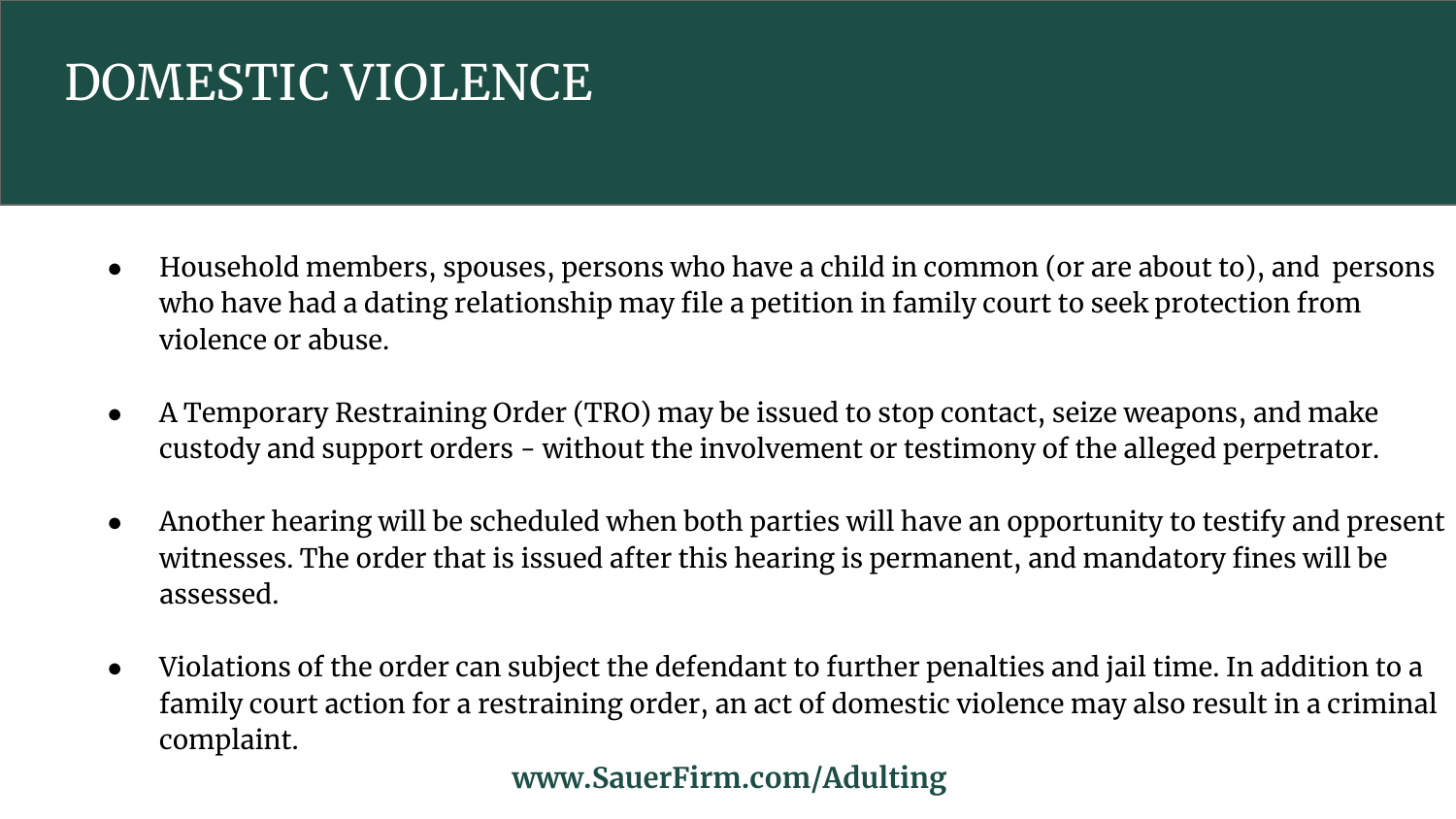# CRIMINAL ISSUES: ADULT TREATMENT

- Arrests can happen with or without a warrant
- Be very careful about what you say as it can be used against you
- "If an officer is placing you under arrest, it is illegal to resist, regardless of whether you believe the officer is right or wrong. A law enforcement officer may also conduct a search with or without a search warrant, if one of the many exceptions to the warrant requirement applies. When an officer gives you an order, it is unlawful to ignore that order, again, whether you think the officer is right or wrong. Also remember that not knowing the law is not a defense."
- Bail
- Adult Prison
- **Expungement**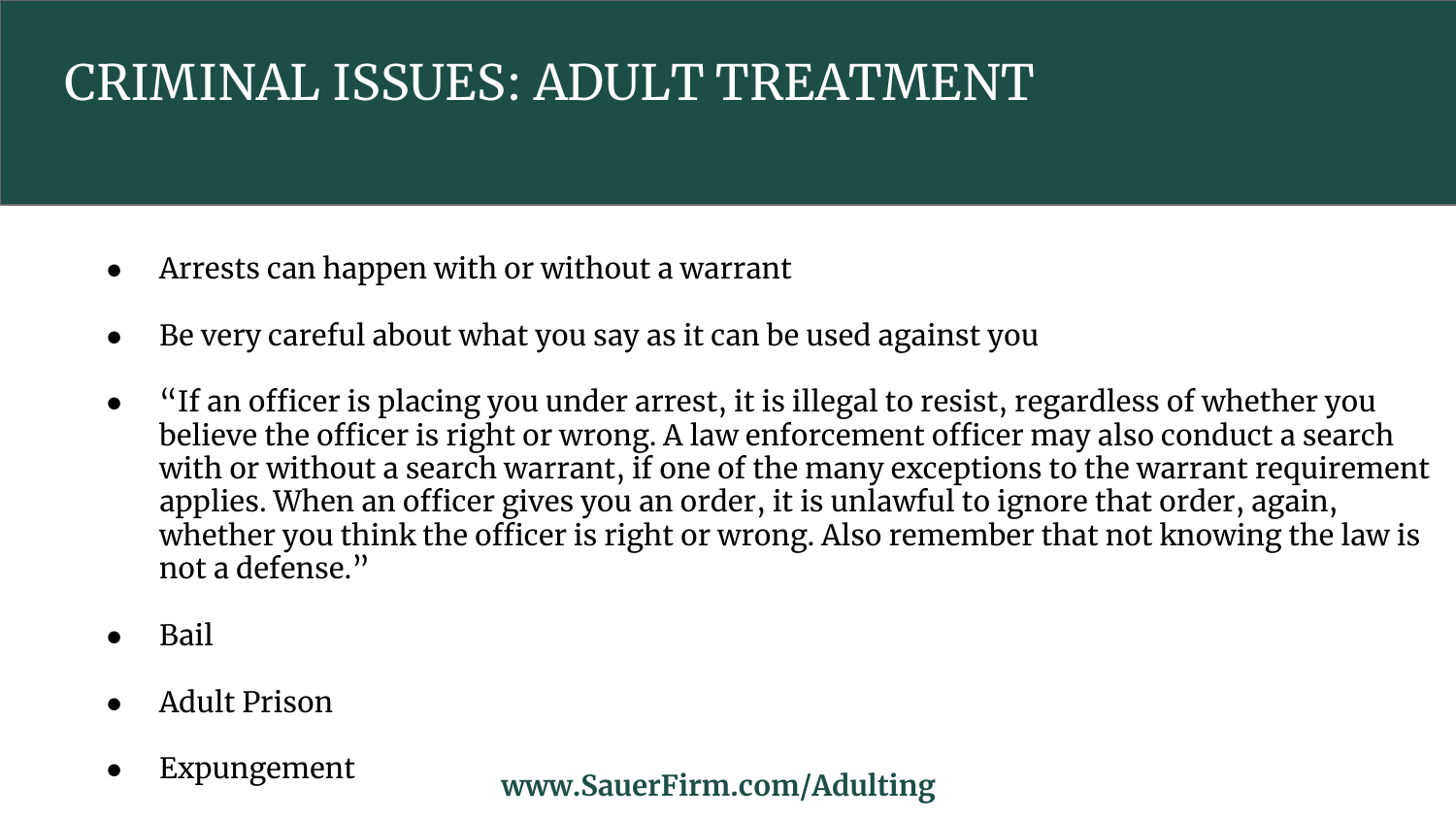#### CRIMINAL ISSUES: DRUGS

"It is against the law in New Jersey to possess, with the intent to use or distribute, any controlled dangerous substances (CDS). This can include prescription medication (yours or someone else's). It is also unlawful to possess drug paraphernalia such as a syringe. In addition to fines and jail terms which can be imposed, mandatory drug enforcement demand reduction penalties, known as DEDR penalties, and lab fees of at least \$650 must be assessed. Additionally, a conviction of any drug offense will result in a loss of your driver's license for six months to two years, whether or not a car was involved."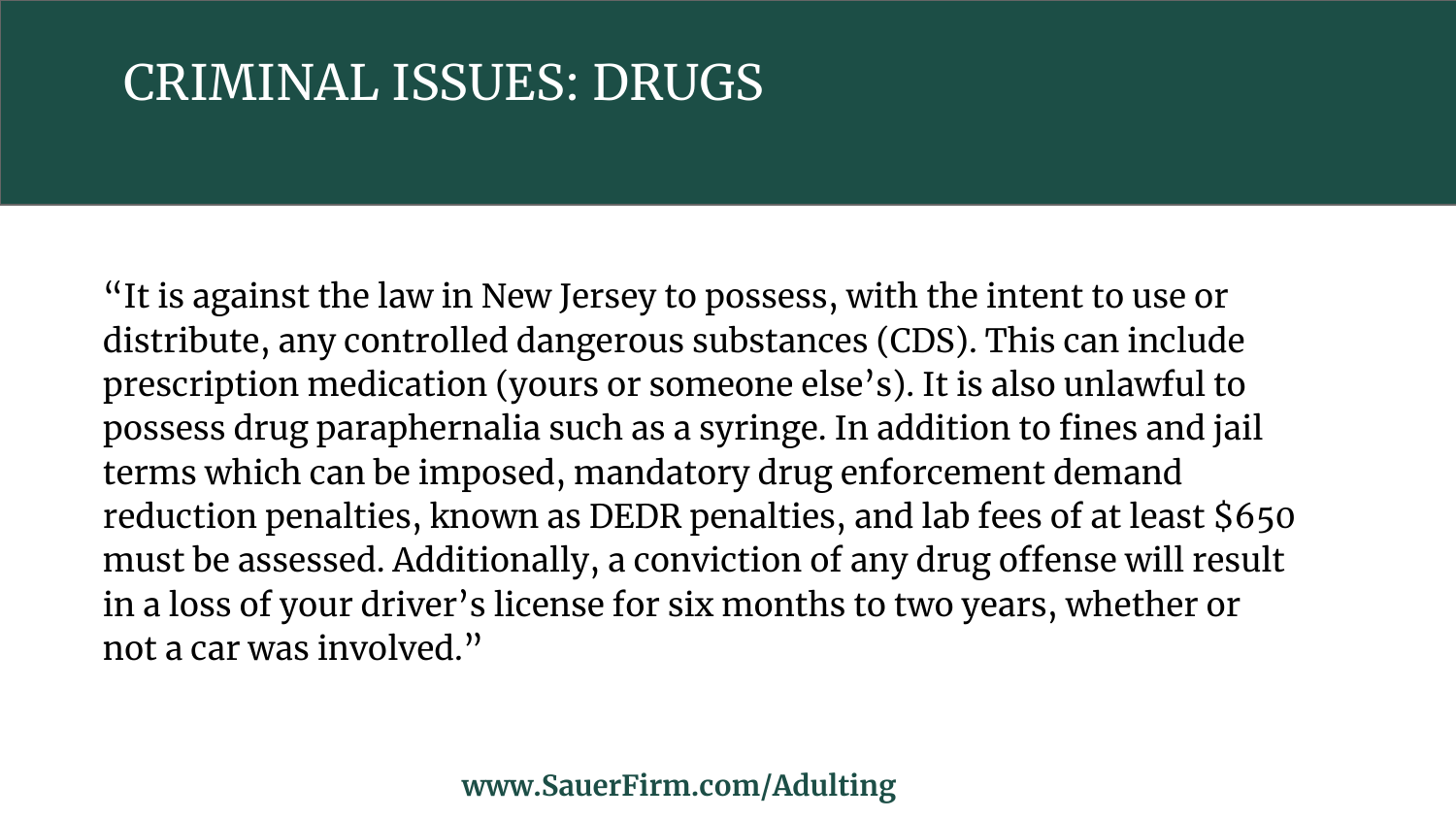# CRIMINAL ISSUES: MARIJUANA

- As of 2022, New Jersey law now permits the sale and use of up to one (1) ounce TOTAL of cannabis and cannabis products for residents 21 years of age and older.
- Having more than this amount can subject you to enormous fines and penalties and you are NOT allowed to grow your own.
- For example, having one unlicensed marijuana plant can translate into a five year prison sentence and a \$25,000 fine. Larger scale growth can carry penalties up to 20 years in prison and a \$300,000 fine.
- Landlords can prohibit use on their property (and eviction may be available as a remedy), and use in a car is not permitted under ANY circumstances (even if you are not driving and it is in edible or vape form).
- UNDER NO CIRCUMSTANCES SHOULD POT BE TRANSPORTED ACROSS STATE LINES. **www.SauerFirm.com/Adulting**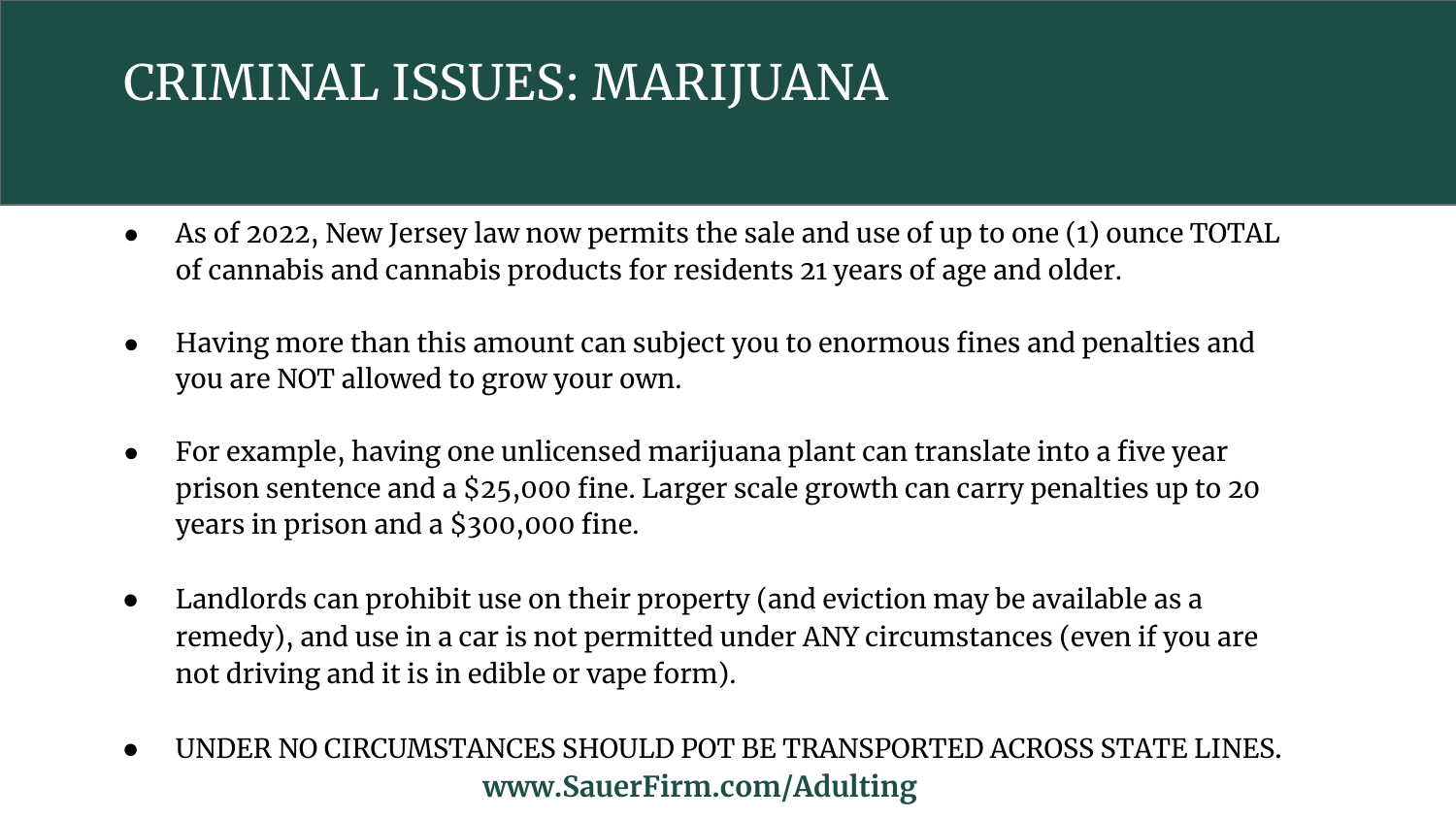### CRIMINAL ISSUES: ALCOHOL

- Unlawful to buy alcohol or be in a liquor store before turning 21, but you can begin serving it at 18
- "The penalties for possession or consumption of alcohol by an underage person are a fine of \$500-\$1,000, up to 180 days in jail, and a potential driver's license suspension of a motor vehicle is involved. Be aware that any criminal charges could result in the loss of any awarded financial aid or scholarship money."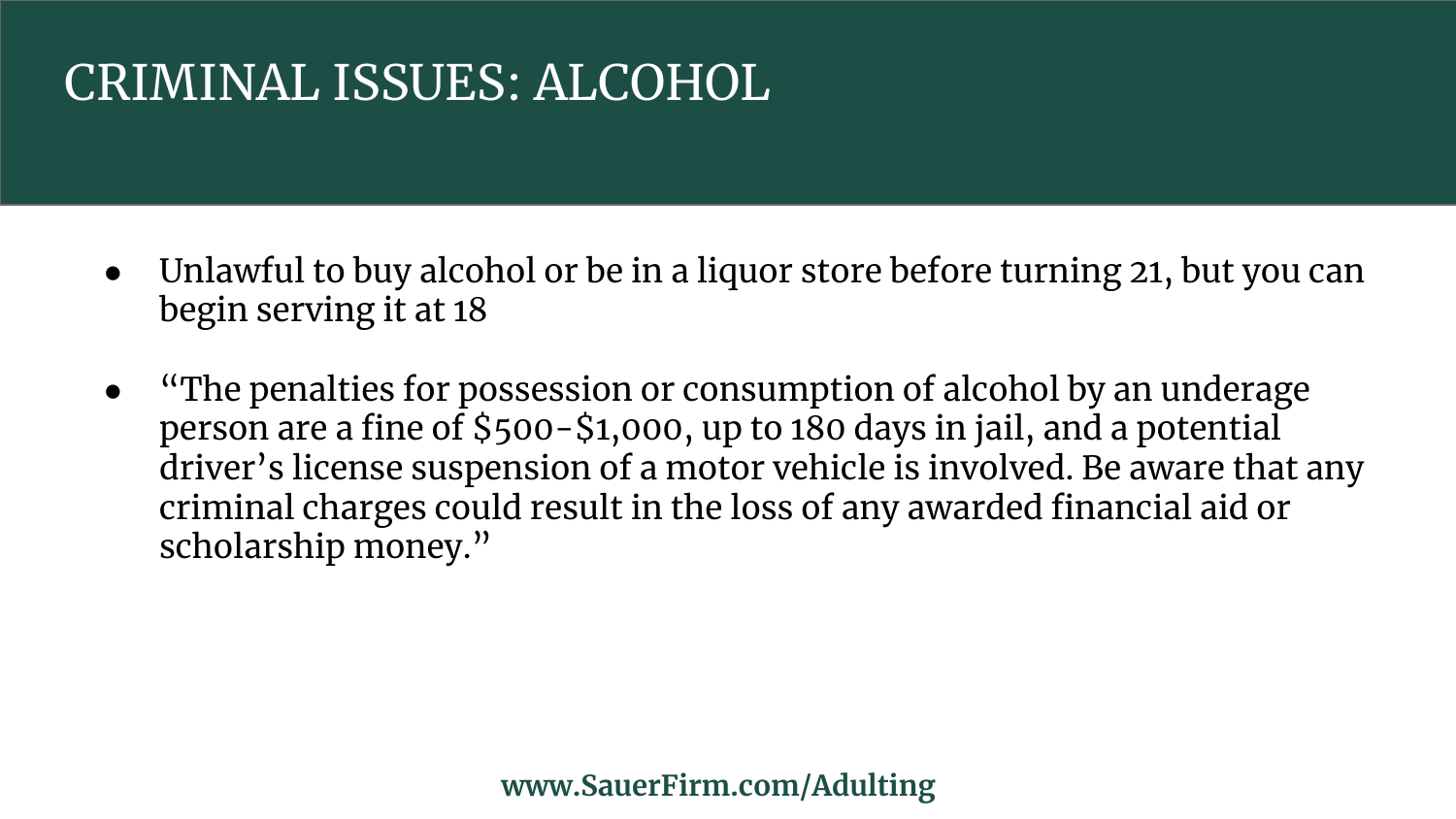# CRIMINAL ISSUES: DRINKING & DRIVING

- For a first offense you can be put in jail for up to 30 days, have huge fines and penalties assessed, be required to spend time at the Intoxicated Driver Resource Center (IDRC), and lose your license for up to 1 year.
- The penalties are severe and increase sharply based on the amount of alcohol in your blood and whether you are a repeat offender. You can also be required to have an interlock device on your vehicle. For example: You could face up to a 10 year loss of your license!
- If you are found driving during a period of license suspension for your second or subsequent DWI, or if your license was suspended for your first DWI and it is your second or subsequent time driving while suspended for that first offense, the penalty is a mandatory 180 day jail sentence.
- Insurance Penalties are also stiff- 9 points and your premium will likely double or triple for at least 3 years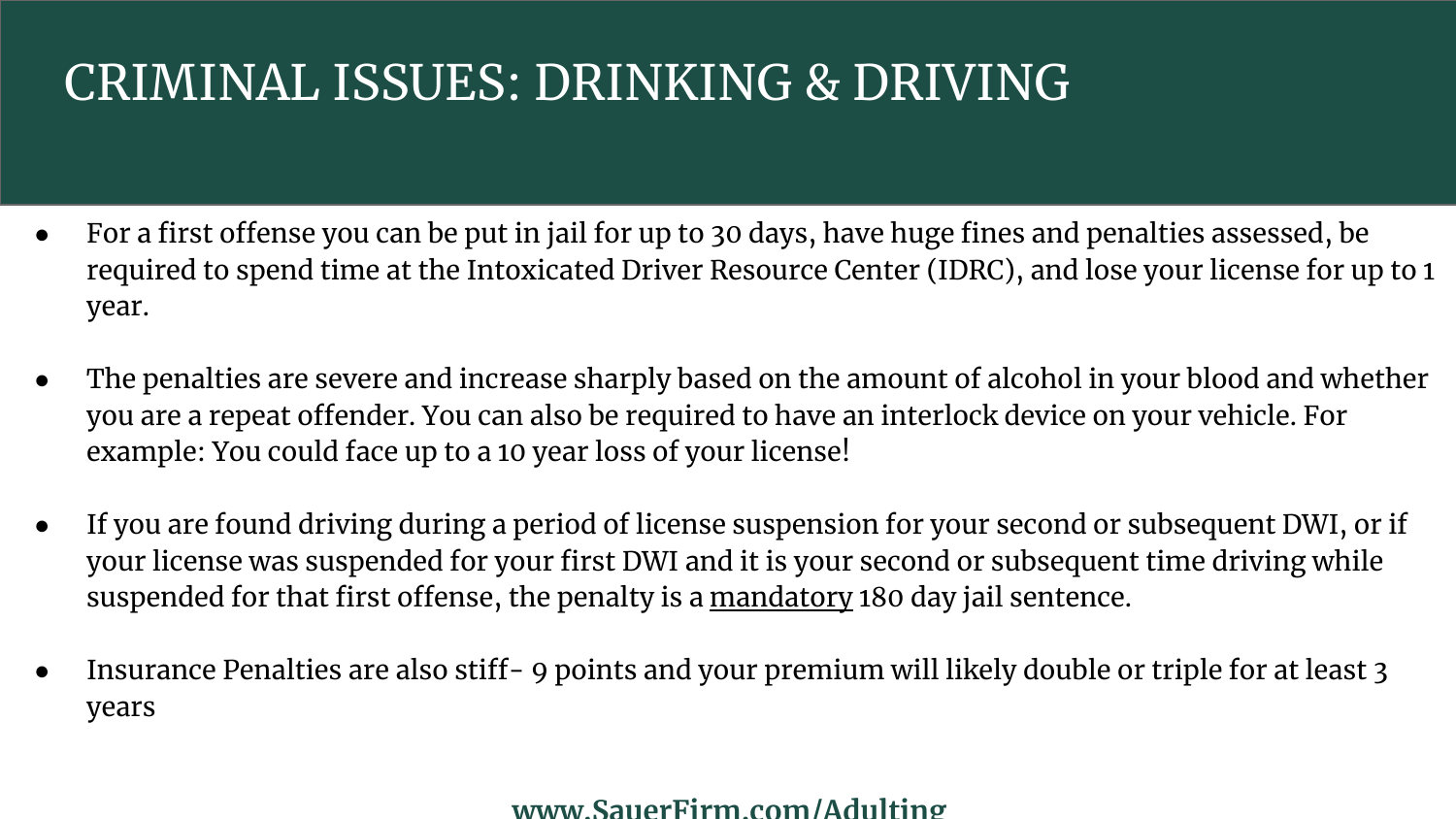### EMPLOYMENT ISSUES: RIGHTS

- Minimum Wage: \$13 per hour
- Overtime: 1.5xs your normal rate if you work more than 40 hours/week but this is only available if you are an hourly employee (as opposed to a contractor or salaried employee)
- Workers compensation is available for injuries you suffer on the job that make it impossible for you to work. You only receive up to 70% of your pay for temporary disabilities; "permanent" benefits generally only last 450 weeks.
- The NJ Department of Labor can answer questions about worker's compensation and can take reports about violations and safety hazards in your workplace.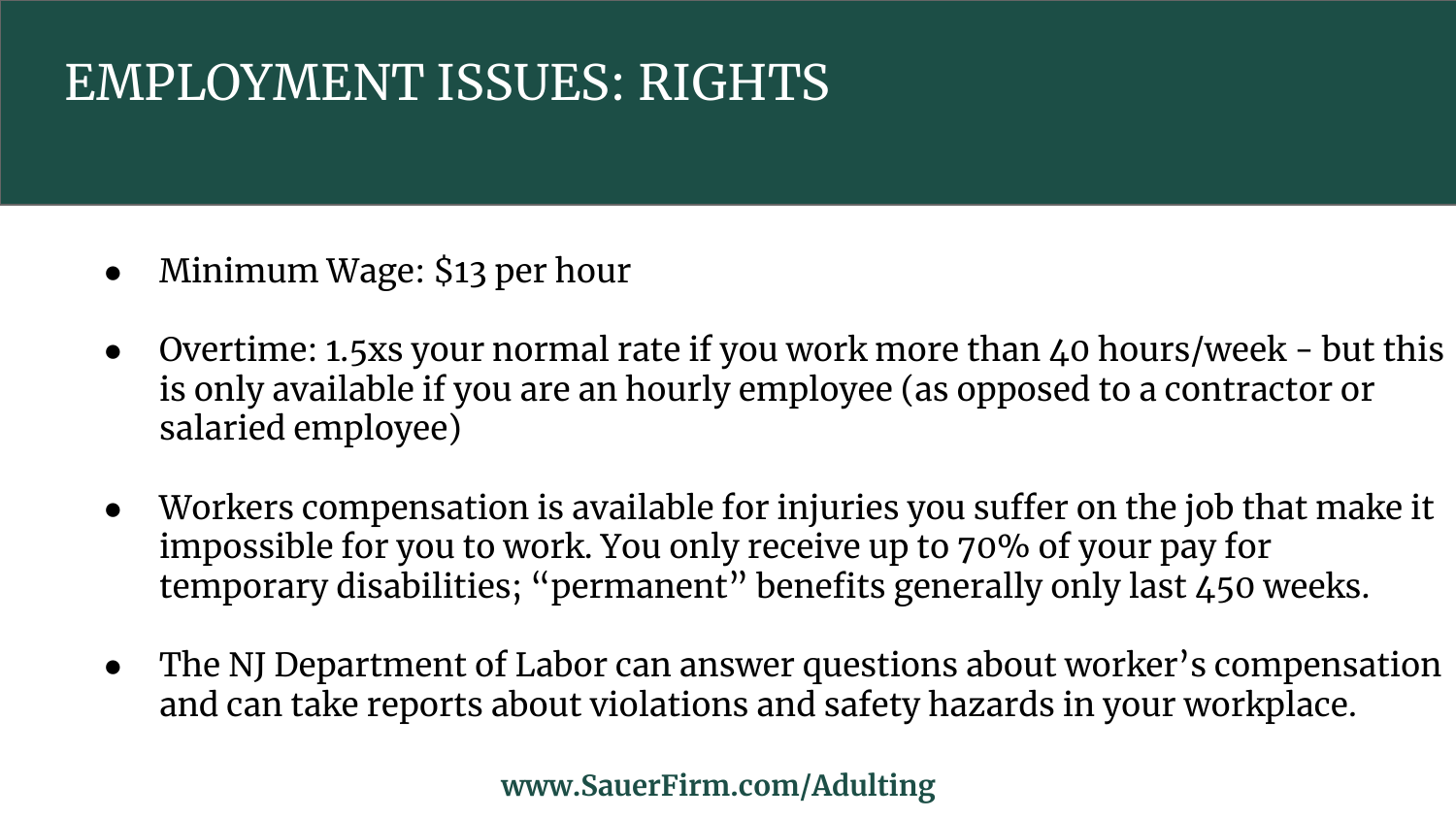### EMPLOYMENT ISSUES: TERMINATIONS

- NJ is an "at will" employment state: you can be fired without cause at any time unless you are protected by contract, or the reason for the termination violates a legal statute.
- Discrimination statutes make it unlawful for employers to fire someone on the basis of certain personal characteristics such as race, national origin, age, sex, religion, handicap or disability, marital status, pregnancy, and, in New Jersey, sexual orientation and HIV status.
- It is also unlawful for an employer to fire someone, for filing a claim for wages or worker's compensation benefits or for asserting a discrimination complaint. The New Jersey Division on Civil Rights or the Equal Employment Opportunity Commission (EEOC) can help you assess your claim if you get fired.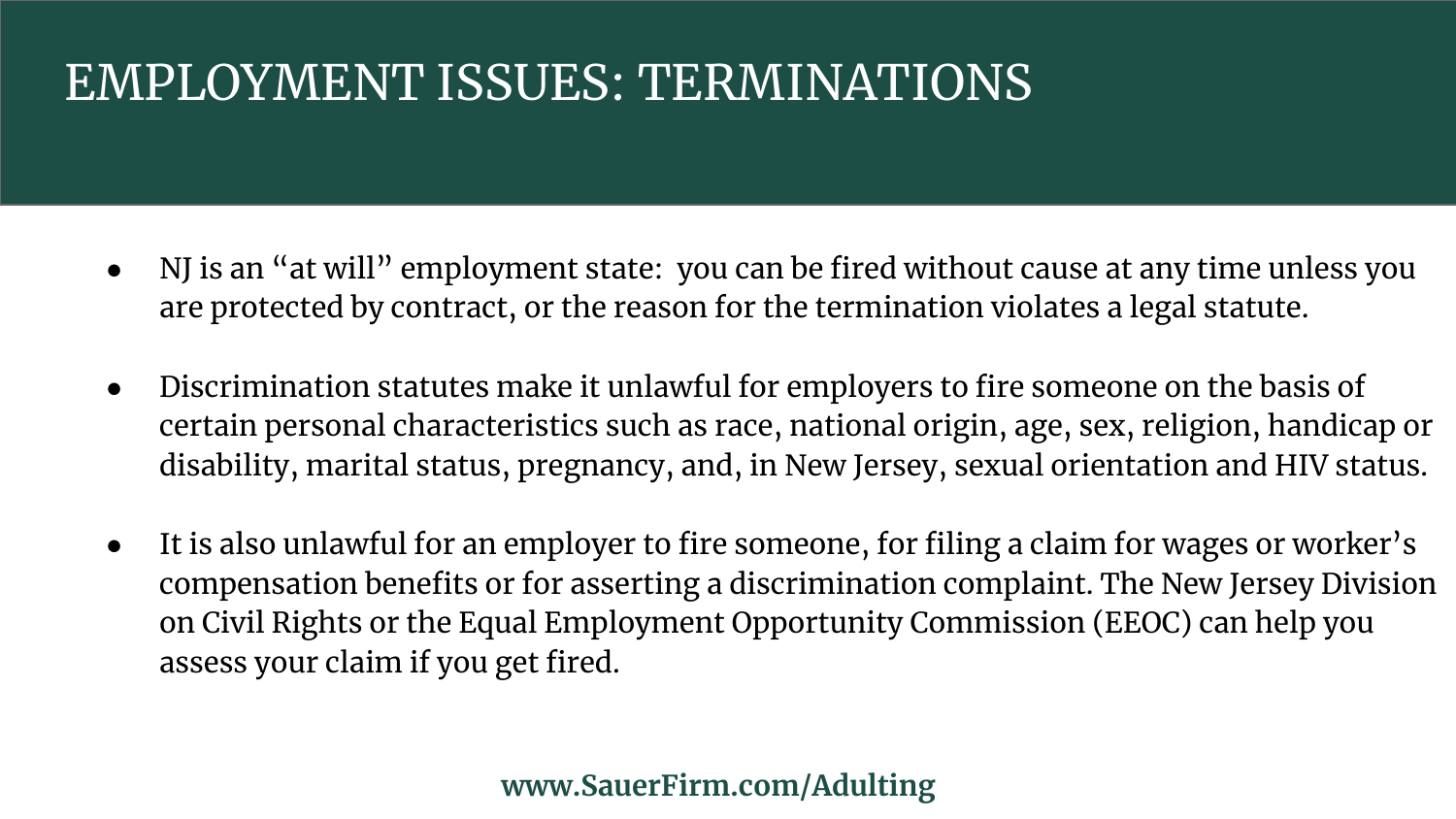### EMPLOYMENT ISSUES: UNEMPLOYMENT

- If for some reason you lose your job because of a layoff or discharge by your employer, you may be eligible to receive unemployment benefits, unless you have been fired for gross misconduct.
- You are generally not entitled to such benefits if you voluntarily resign or leave your job unless you can demonstrate "good cause" forcing you to leave.
- If you lose your job for any reason, you should contact your local unemployment office to determine if you are eligible for benefits. Once this is determined, an application can be made online at www.lwd.dol.state.nj.us.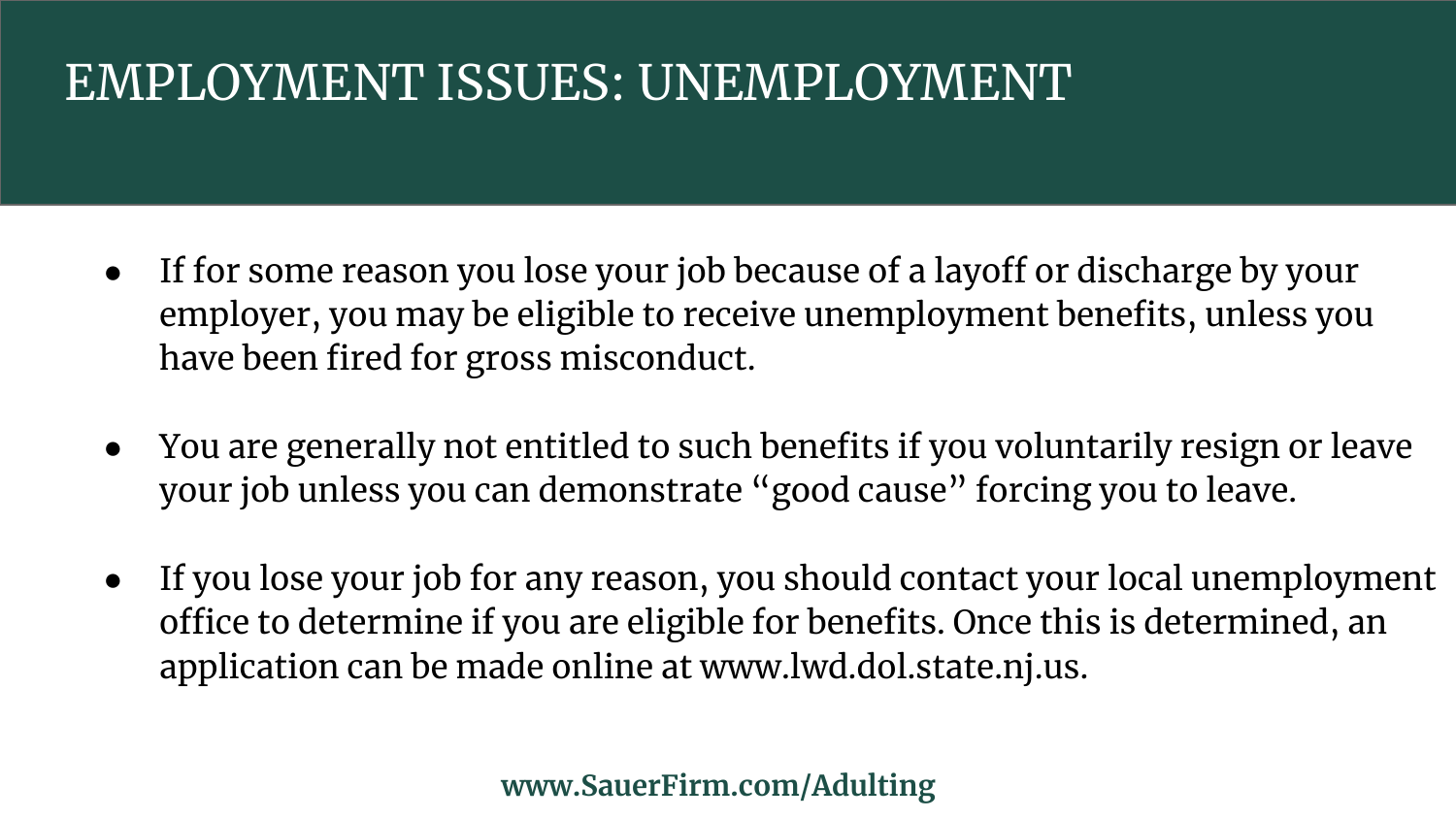### FINANCIAL MATTERS: BANK ACCOUNTS

- As an 18-year-old, you no longer need a trustee for your bank accounts and may now own checking and savings accounts in your own name.
- It is your responsibility to ensure that you have sufficient funds in your account to cover your checks and withdrawals. Fees and penalties typically apply if you write checks for funds that are not in your checking account, even if it is not done intentionally.
- You can typically request a debit card through your bank, which is almost as convenient as a credit card but only lets you spend what you have in your bank account.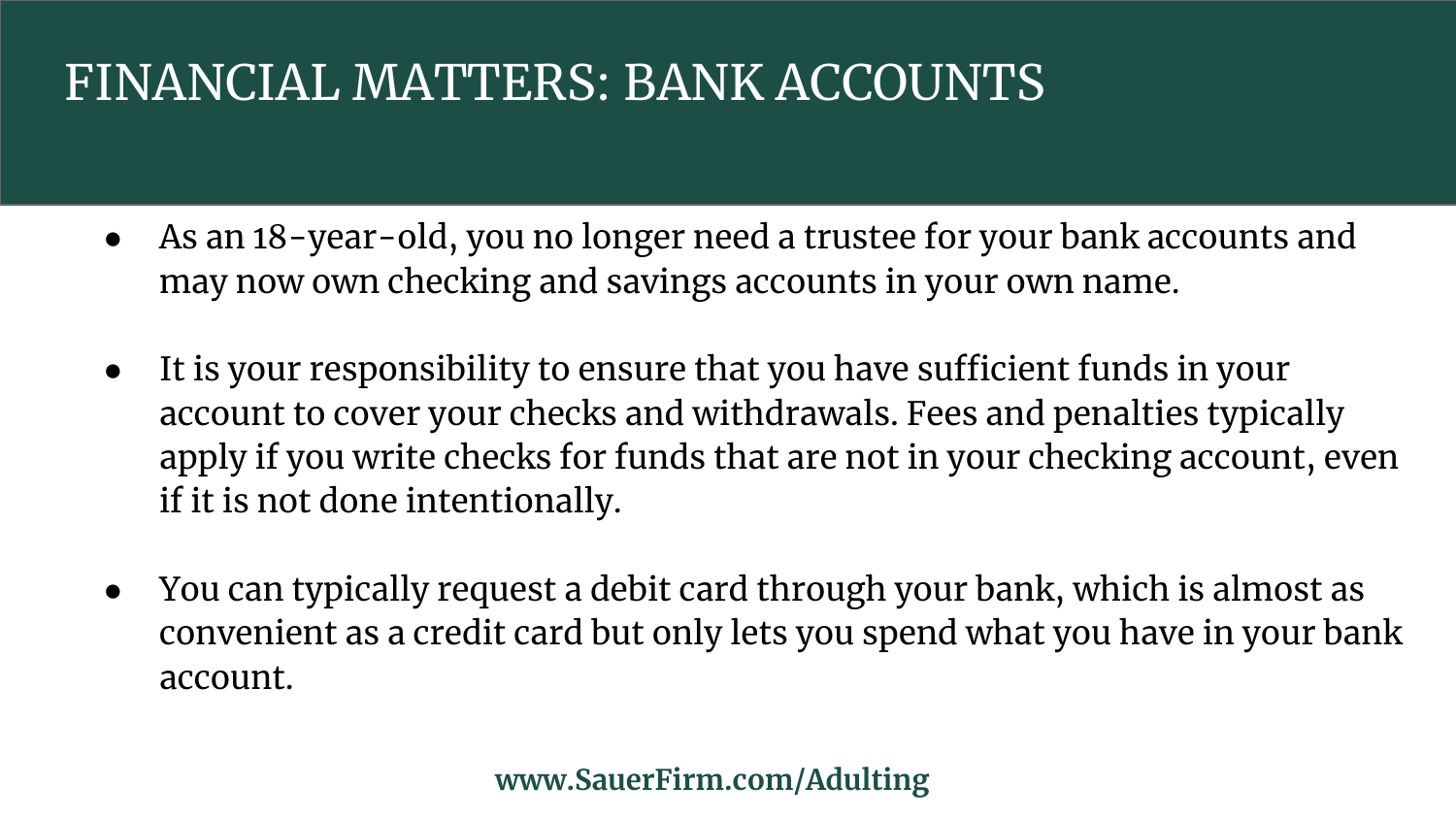# FINANCIAL MATTERS: CREDIT CARDS

- Credit cards should be treated with extreme caution!
- If you get a credit card, a good general rule of thumb is to only charge what you can afford to pay off that same month.
- Credit card interest rates are typically high, and if you only pay the minimum payment you may end up paying much, much more than the item is worth. Doing this repeatedly or with large purchases can be financially devastating.
- Missing payments completely and carrying high balances will negatively impact your credit score. If you end up in over your head, you may want to try to paying off your credit cards by taking out a bank loan at a lower interest rate and using it to pay off your credit card debt.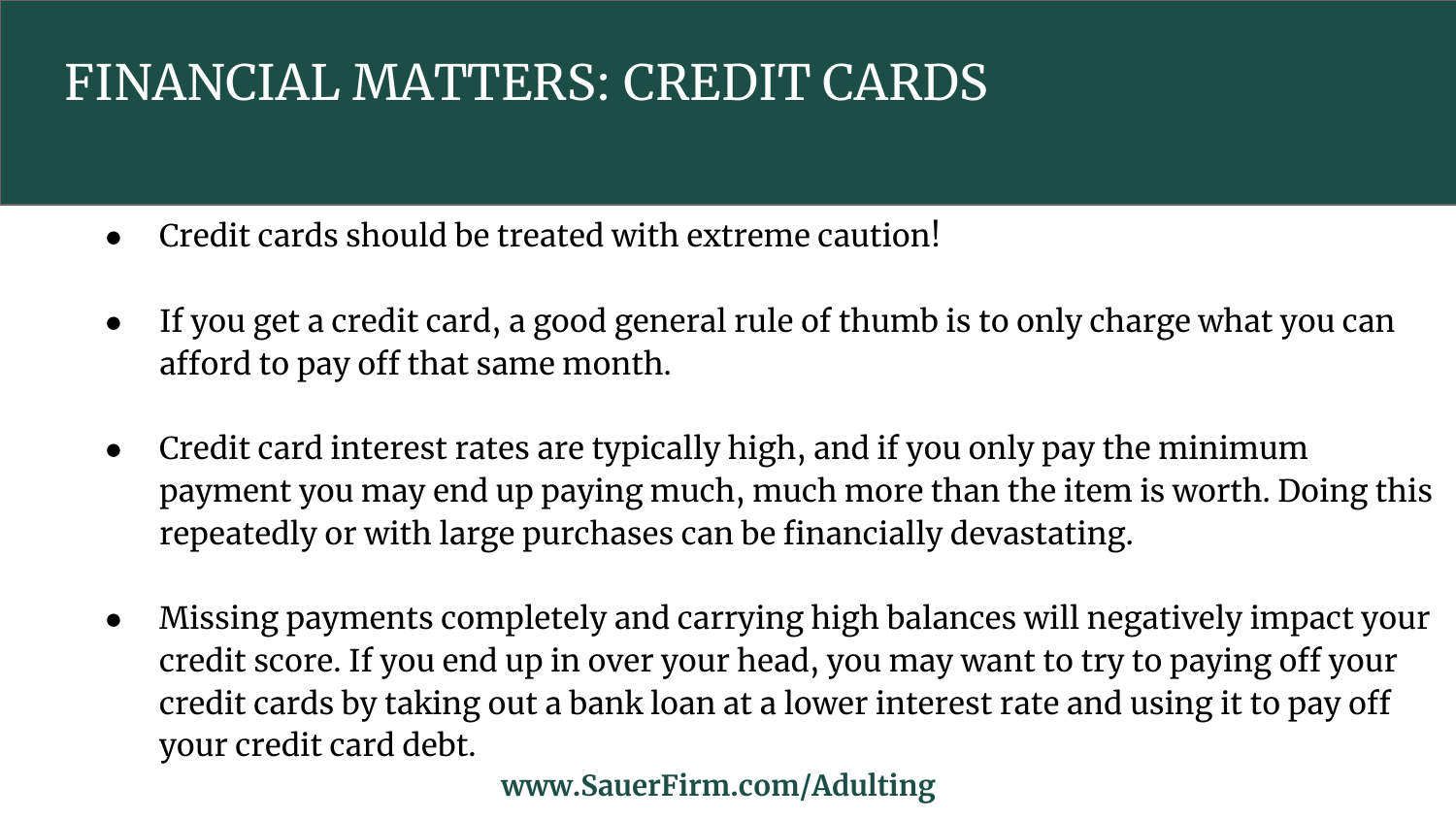### FINANCIAL MATTERS: YOUR CREDIT SCORE

- A credit score is a three digit number representative of your "credit worthiness."
- Your score is based on many factors including whether you pay your bills on time, how much money you are permitted to borrow by credit card companies, and how much of your available credit is in use.
- Your credit score will influence whether you qualify for a mortgage or loan and the rate of interest you will need to pay on transactions.

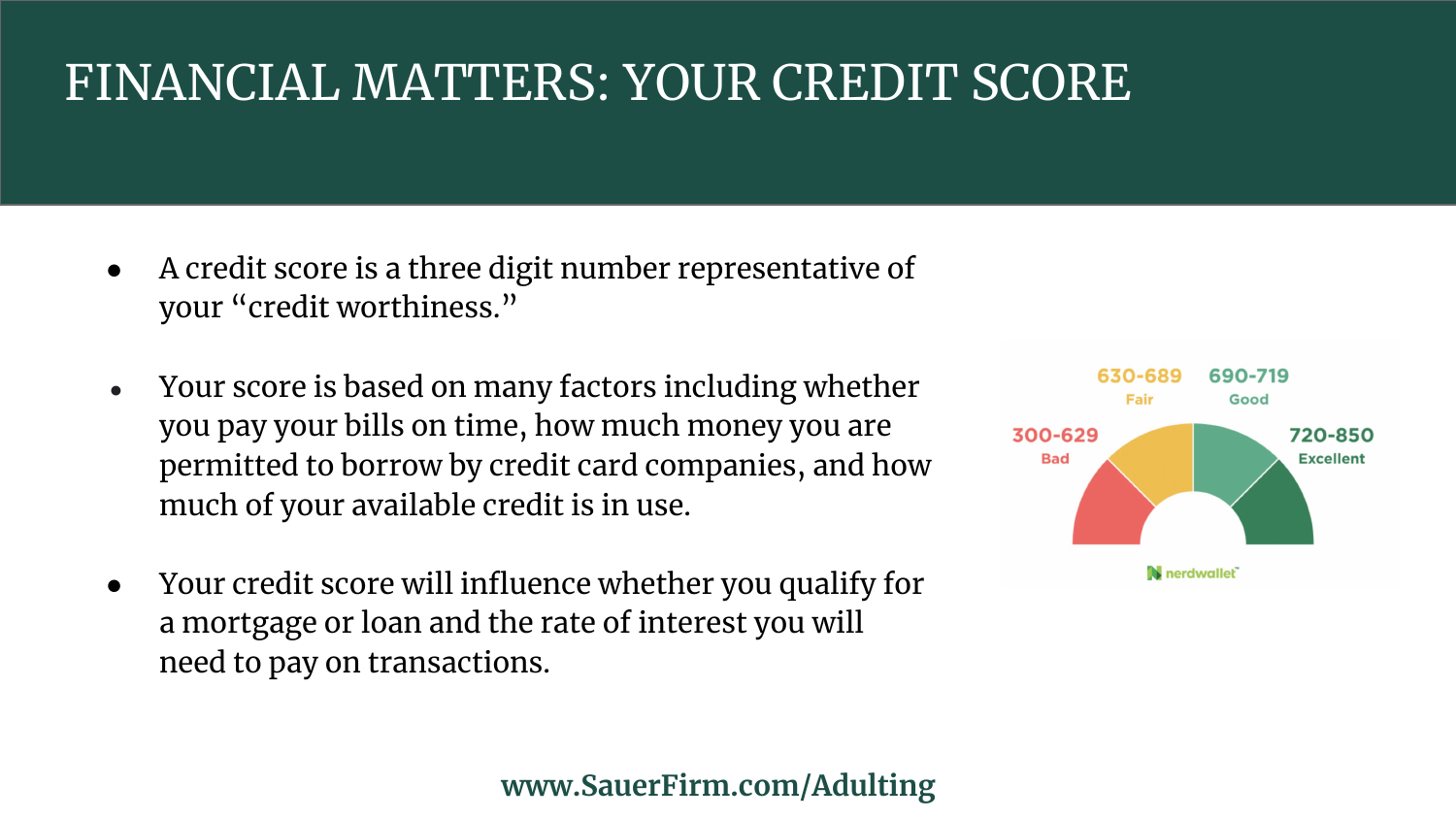# FINANCIAL MATTERS: PROTECTING YOUR CREDIT SCORE

- Be extremely careful with your social security number and other personal information to help prevent fraud linked to your credit score.
- The three major credit card agencies will each allow you to check your credit report for free annually. It is wise to take advantage of this so that you can resolve any issues sooner than later.
- You can pay to put a "lock" or freeze on your credit.

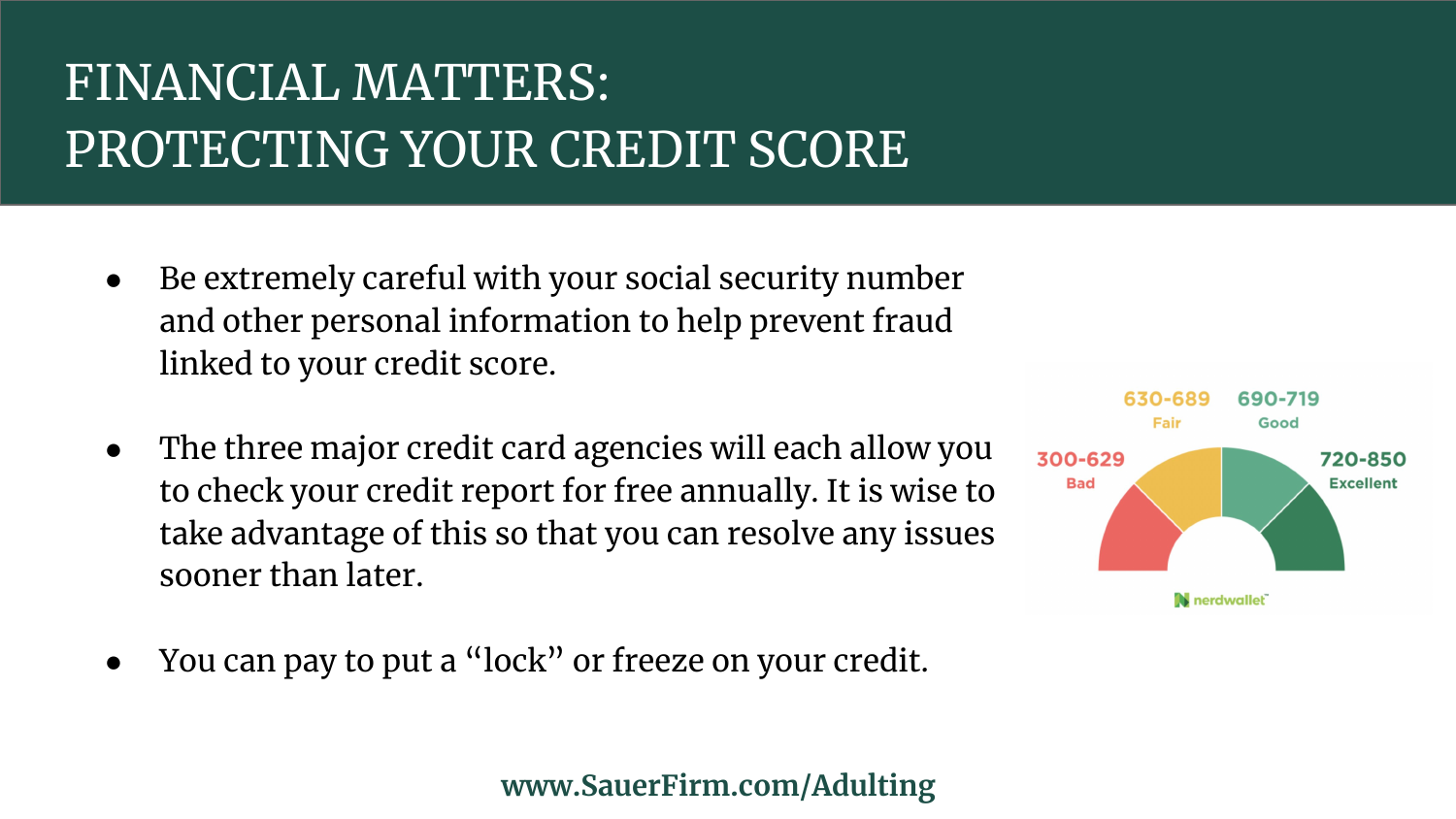# FINANCIAL MATTERS: INVESTMENTS & YOUR CREDIT SCORE

- Buying a \$700,000 house
	- \$50,000 down payment
	- \$650,000 financed
	- 30 Year Fixed Mortgage
	- $\bullet$  4% interest: \$3,103 (\$1,117,080)
	- 6% interest: 3,897 (\$1,402,920)

\_\_\_\_\_\_\_\_\_\_\_\_\_\_\_\_\_\_\_\_

2% interest difference = \$285,840 difference

\*Consider appreciation of the home you buy. \*Consider increases in rent if you don't buy.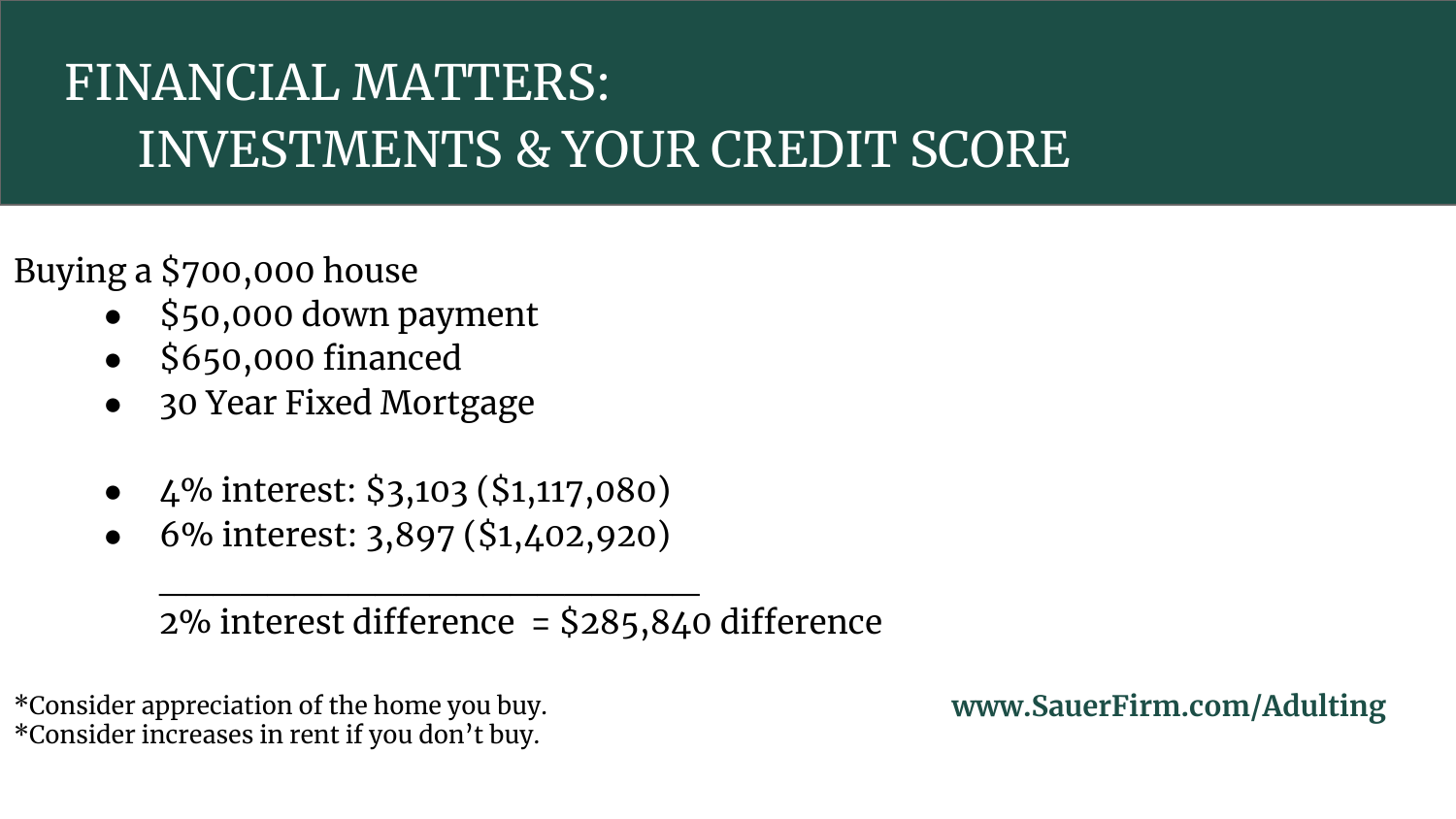### FINANCIAL MATTERS: BANKRUPTCY

- Typically an option of last resort
- It won't relieve you of your obligation to repay student loans
- You generally have to give up many of your assets in order to qualify
- Speak with an attorney before you file!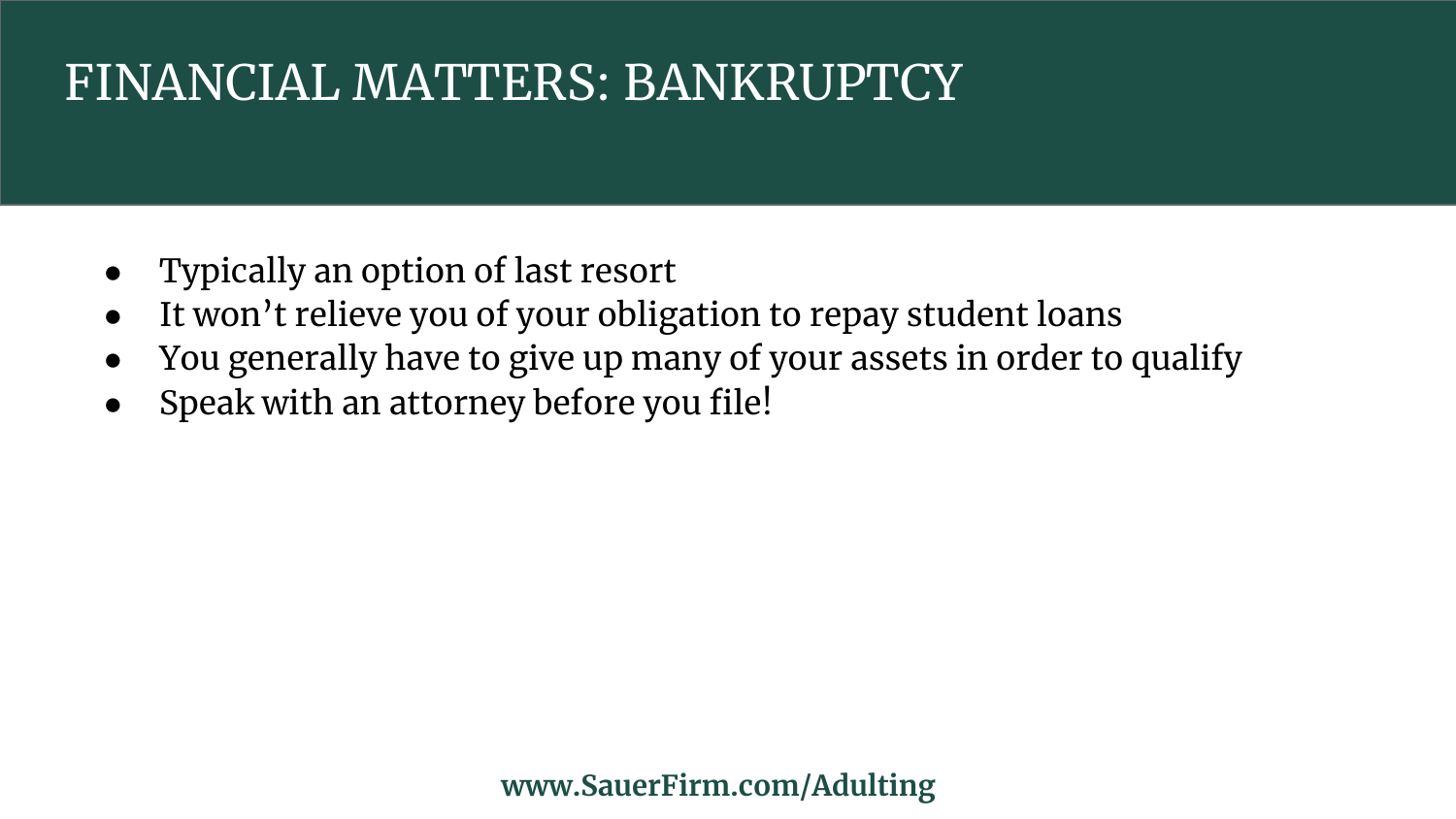# FINANCIAL MATTERS: INVESTMENTS

- Acknowledge the power of compound interest
- Consider the true cost of renting missing out on appreciation
- Be a careful steward of your money "If you live like a king when you're a student, you'll live like a student when you're a king."
- "It doesn't matter how much you make as it does how much you save."
- Consider meeting with a financial advisor to develop a workable savings plan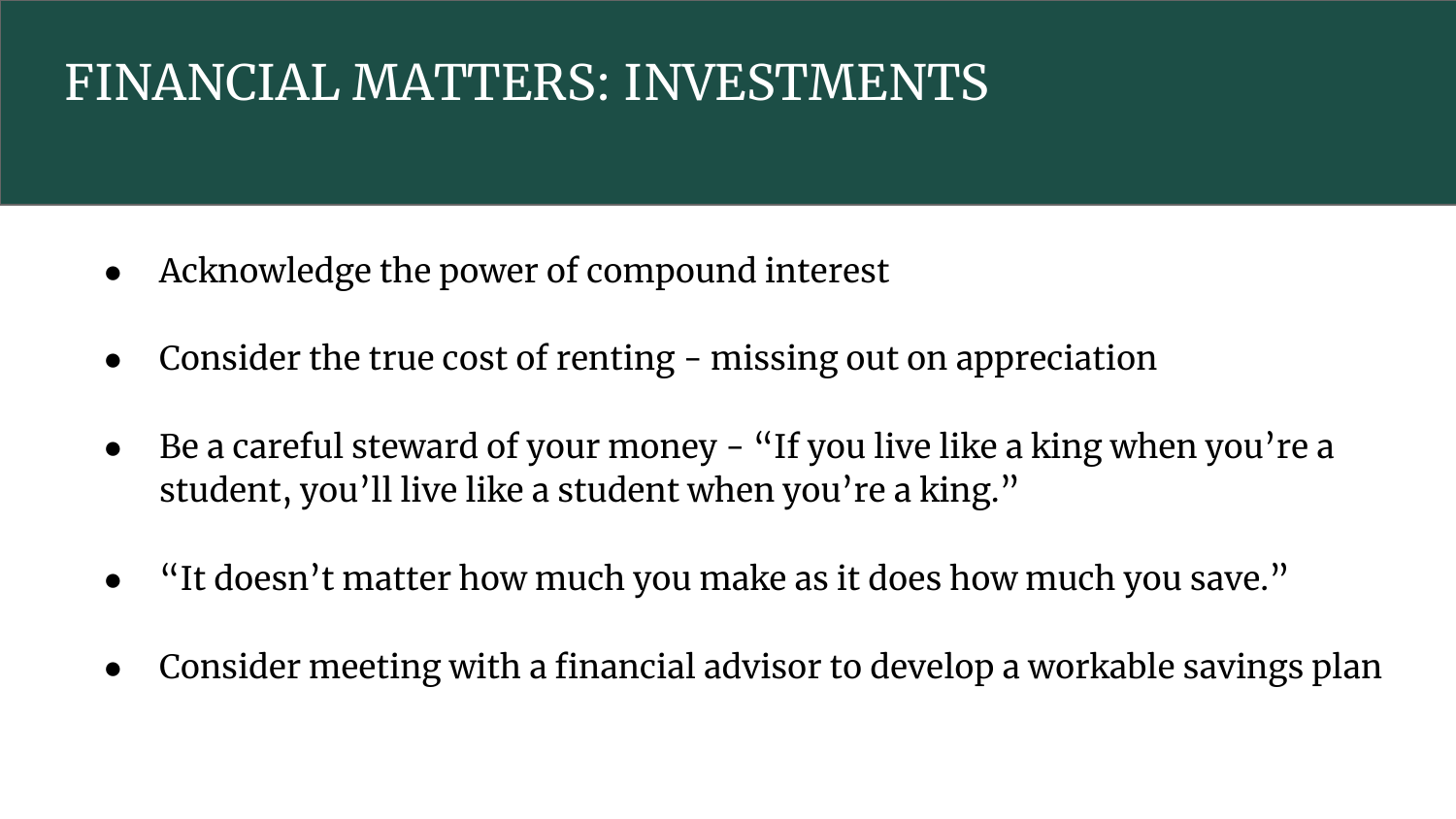# FINANCIAL MATTERS: INVESTMENTS

- Open a retirement savings account (also known as an Individual Retirement Account or "IRA") and add to it monthly. There are two main types:
	- Roth IRAs (you pay taxes on the money upfront and don't have to pay taxes on the growth when you take it out of the account)
	- Traditional IRAs (tax is deferred until you take money out of the account)
- Try to max out your Roth IRA every year until you make too much to qualify
- Take advantage of employer retirement plan (" $401K$ ") matching
- Removing money from an IRA before retirement can generate tax penalties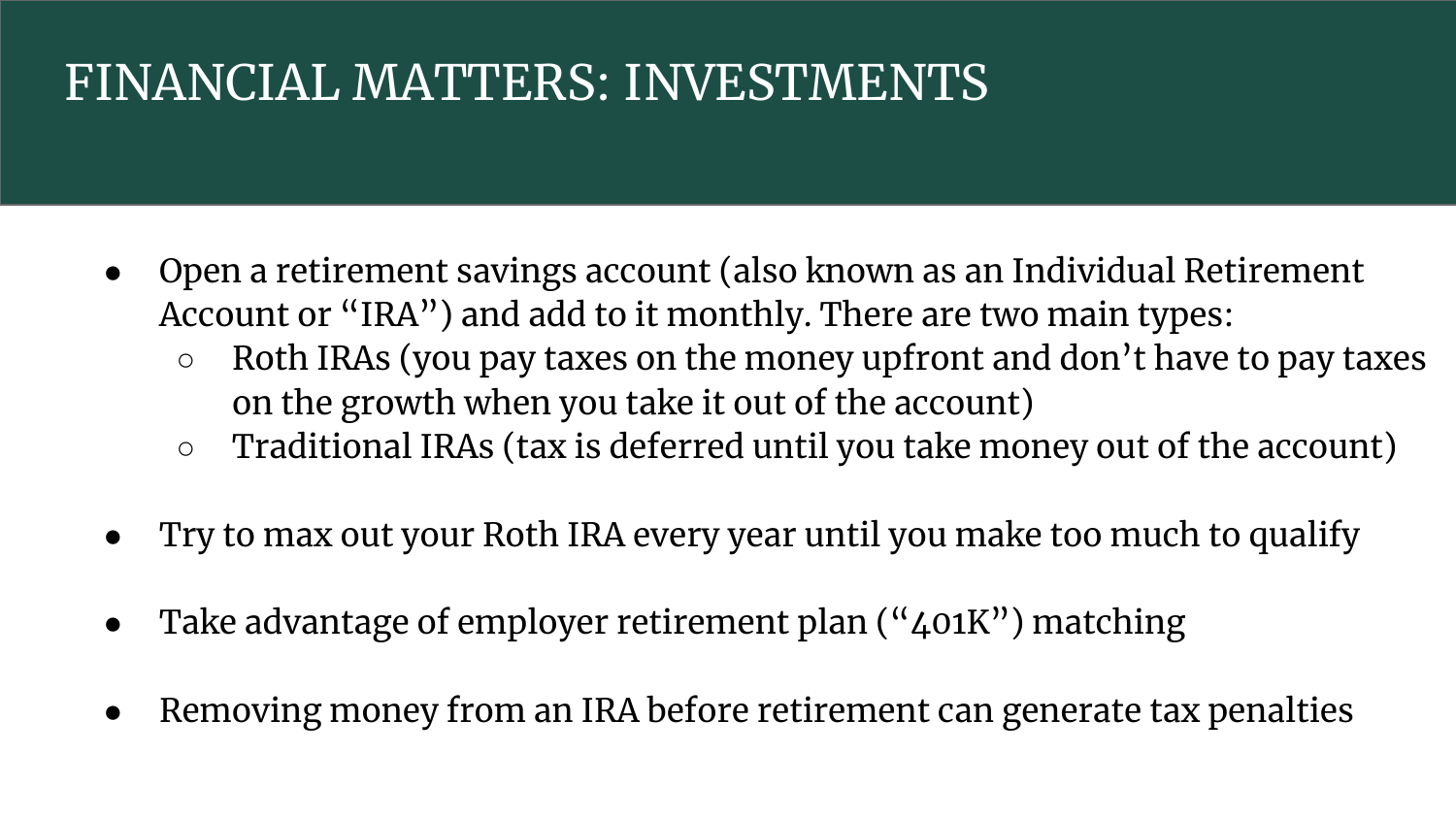### HEALTH INSURANCE

- You can stay on your parent's insurance through age 26 (or in NJ  $-$  31 under certain circumstances).
- NJ will impose a tax penalty roughly equal to the cost of insurance if you don't have coverage in place unless you have a good reason for an exemption.
- If you need to find your own insurance, explore plans at: <https://www.nj.gov/getcoverednj>
- Subsidies may apply to help you afford the cost of the plans.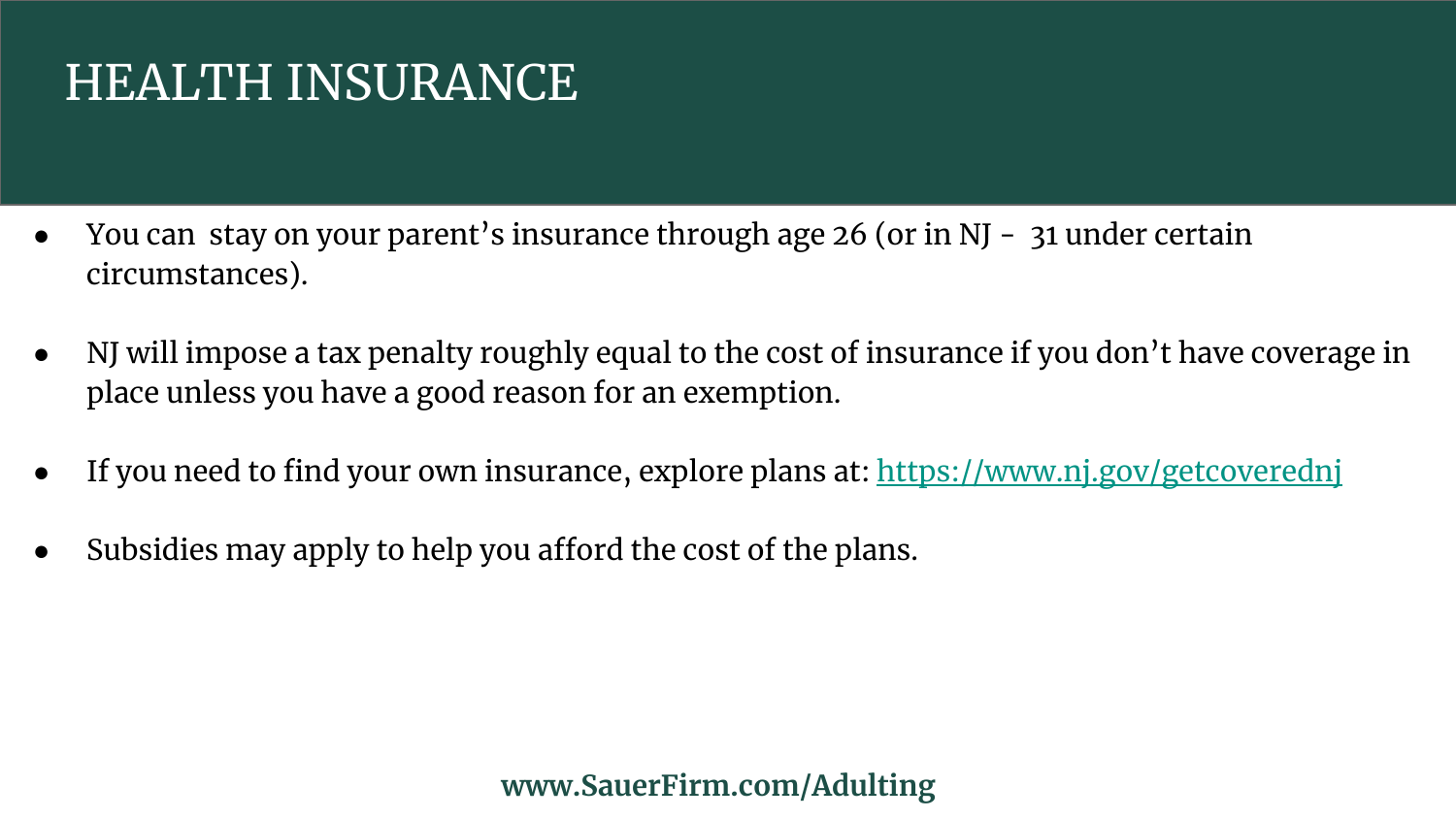### HEALTH INSURANCE

- Make it a priority to stay happy and healthy
	- Take care of your body exercise daily, take supplements as you age. Medical bills can add up fast!
	- Don't let mental health issues go unchecked this can have a huge impact on your ability to keep a job, and intervening early can help diffuse larger problems.
		- Don't be afraid to reach out for help!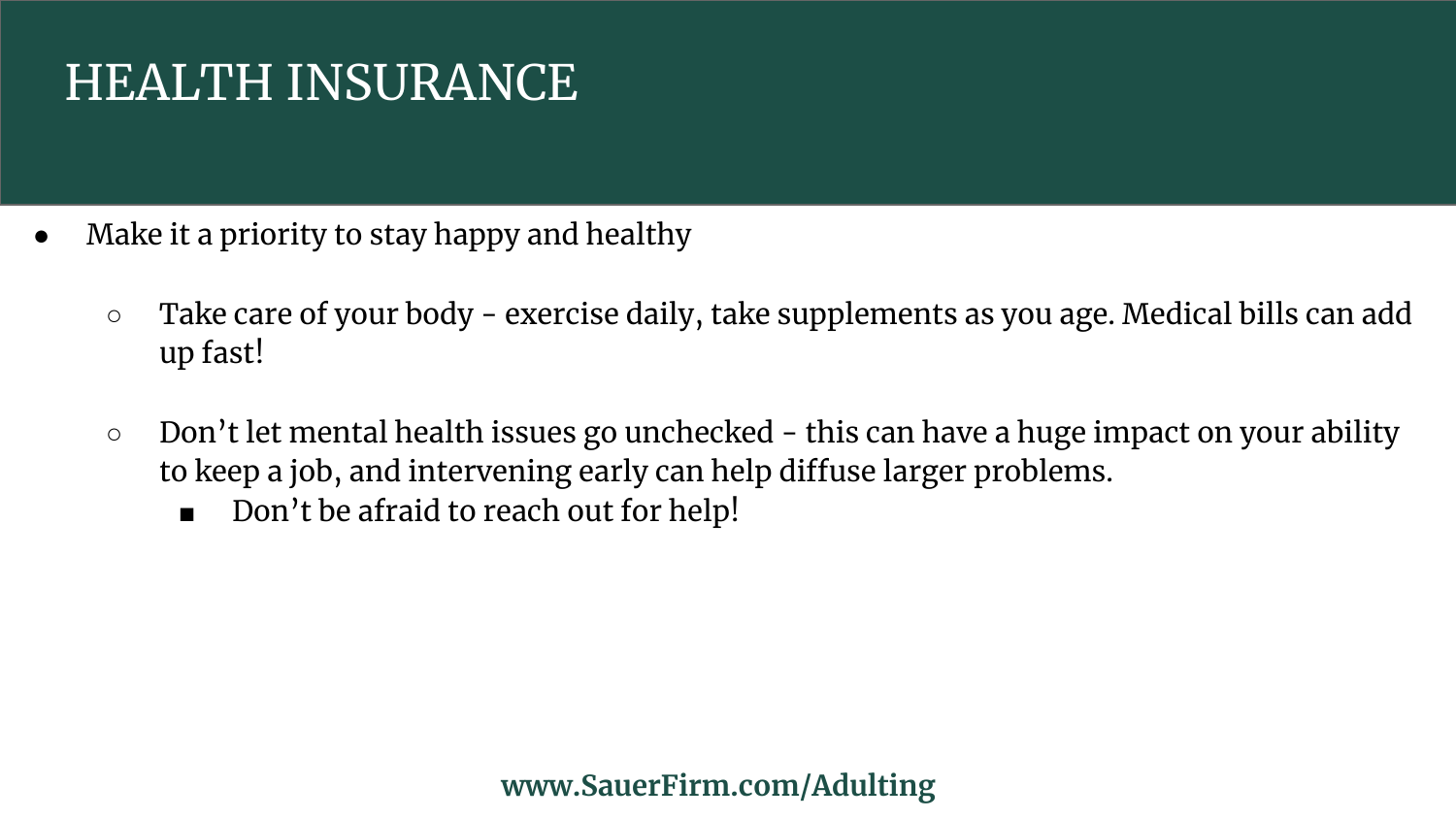### INSURANCE

- Automobile Insurance (required)
- Renters or Homeowners Insurance (Very smart idea)
- Life Insurance
	- Very important for young parents to ensure that they can provide for their children if they die
	- The younger you are when you get it the cheaper it is to buy it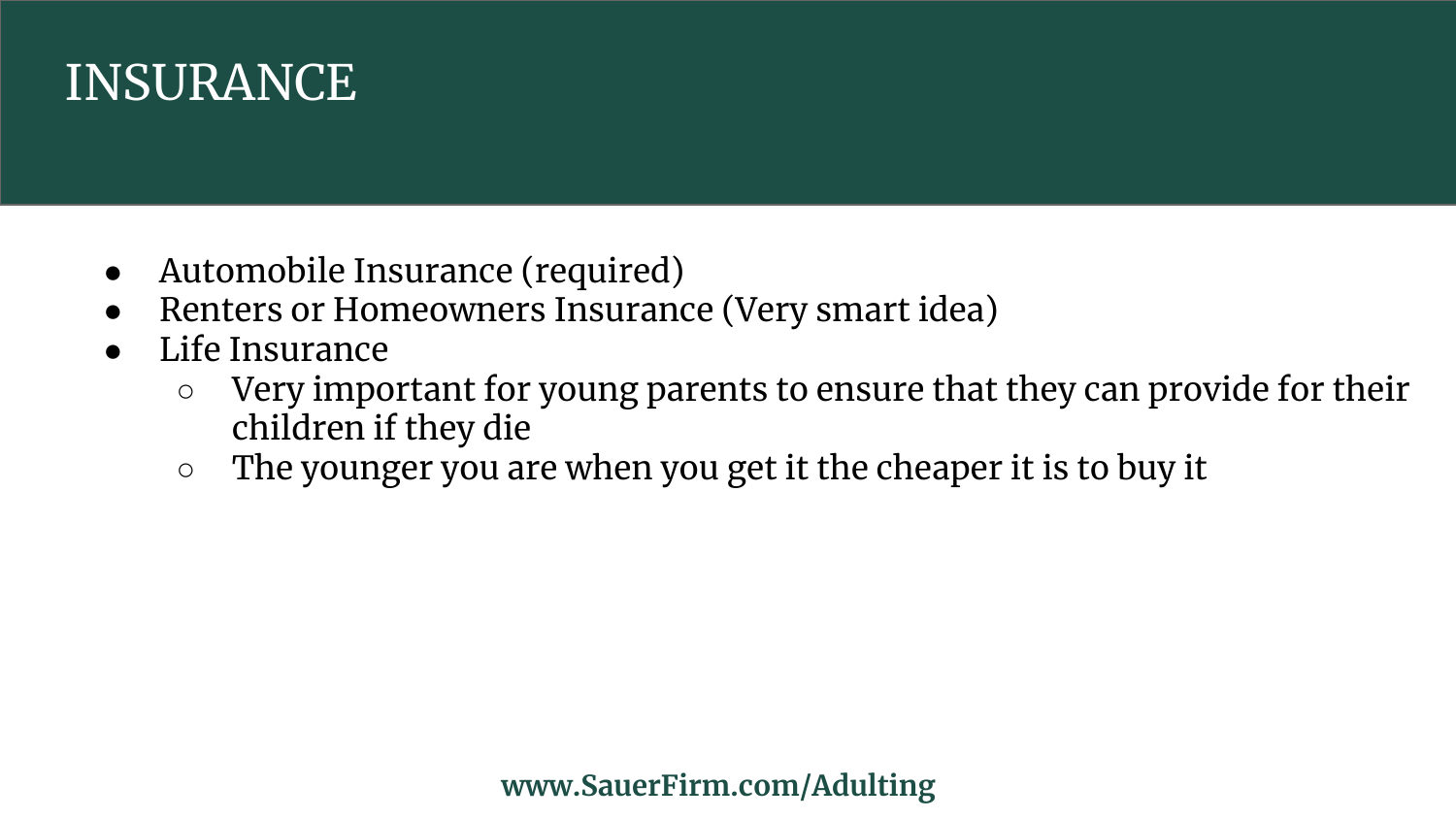#### ESTATE PLANNING

- **● Healthcare Power of Attorney / Advance Directive for Health Care**  ("Living Will")
- **● Financial Power of Attorney**
- Will
- Revocable Living Trusts Life Insurance Trusts Special Needs Trusts
- Estate & Inheritance Taxes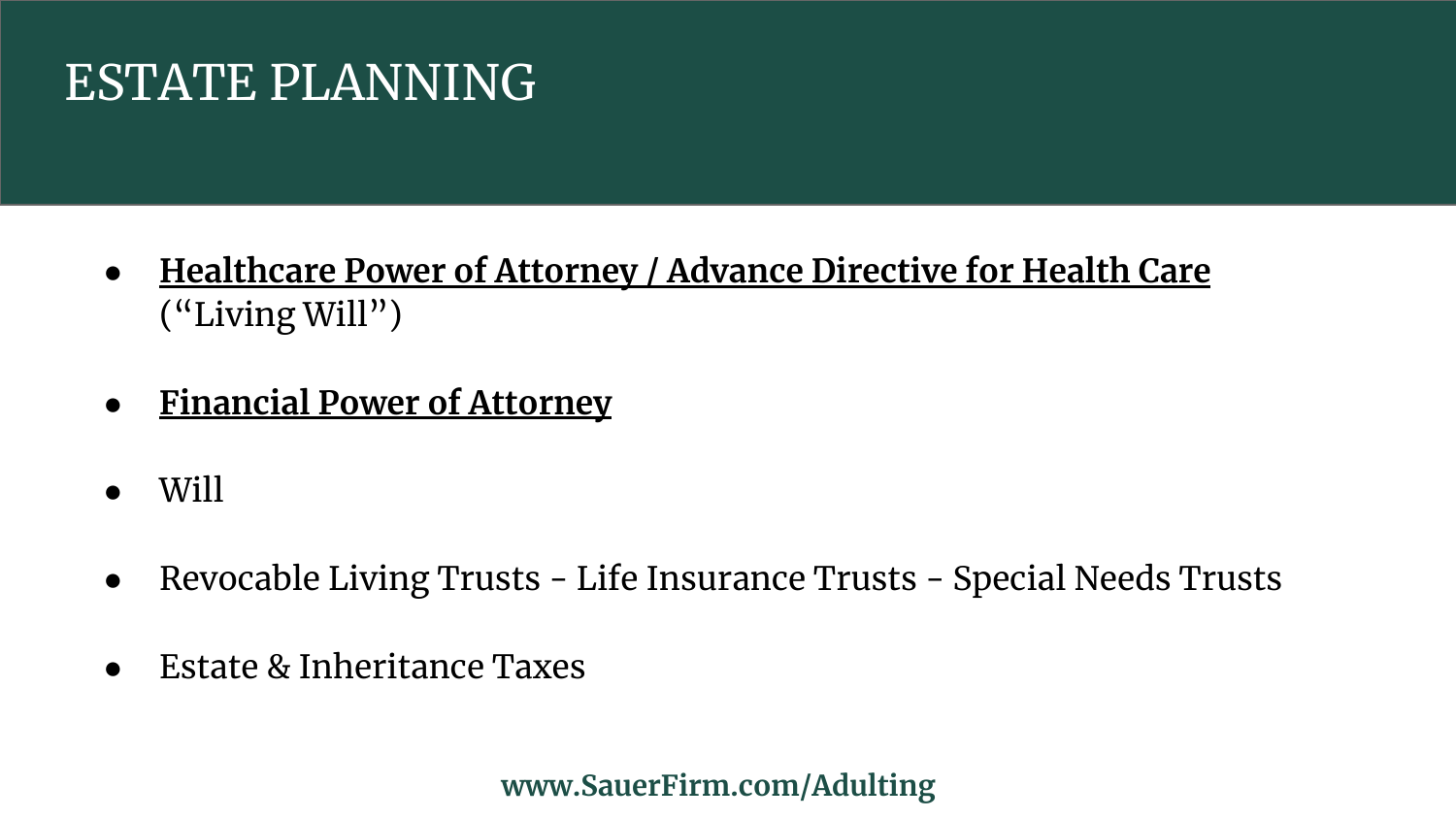#### INTERNET SAFETY

- Defamation  $-$  is saying something negative about someone that is false, or is true but taken out of context, puts someone in a "false light." If you defame someone in a chat room or publicly, you can be sued in appropriate circumstances, even in another state.
- Intellectual property is the rights people have in their names and brands (trademarks), creative expression, like songs (copyright) and ideas (patents). Downloading music for private use is one thing; sharing and sending to others may implicate copyright law issues and expose you to litigation by the music companies or others.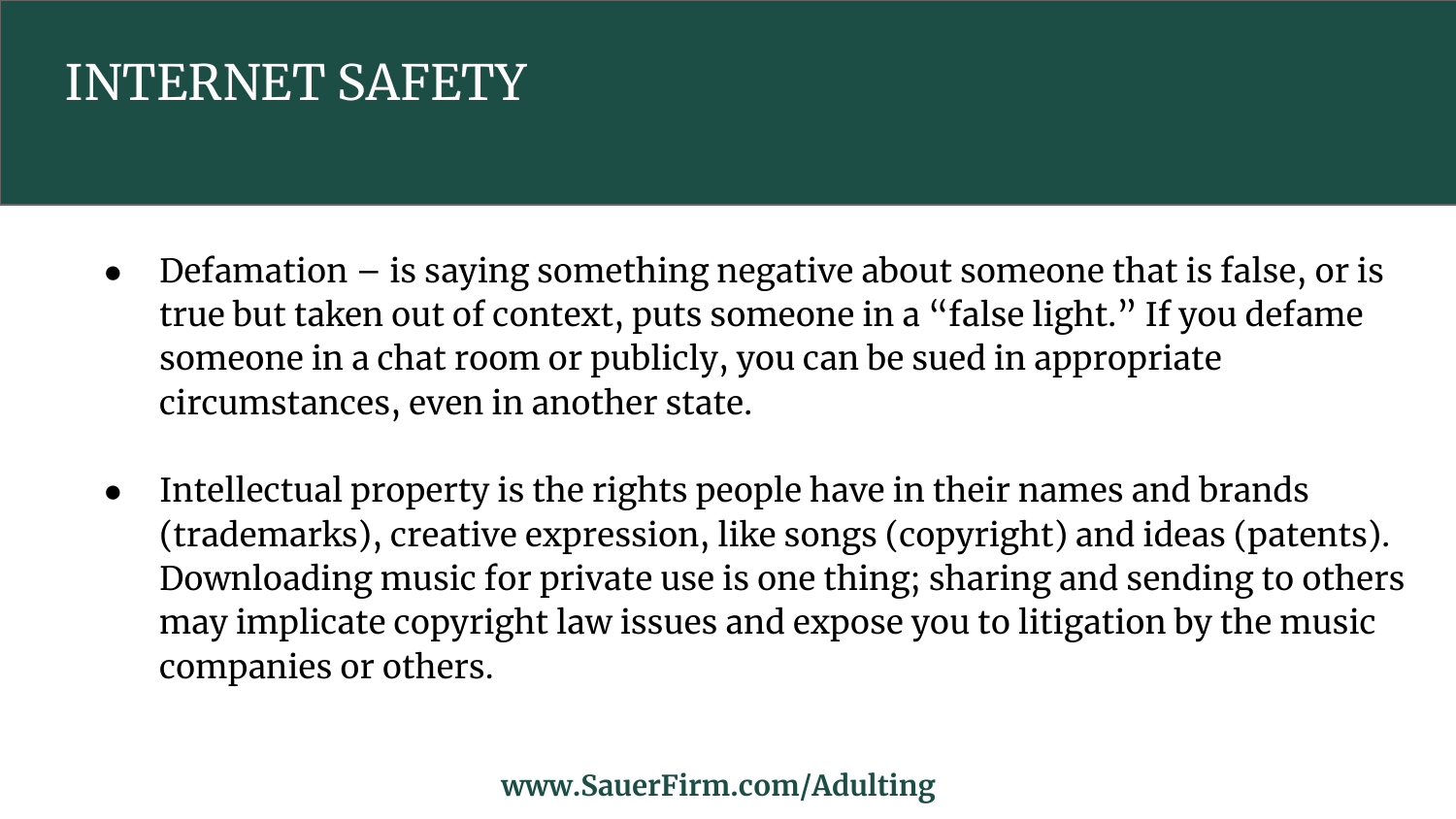#### INTERNET SAFETY

- The internet isn't private.
	- The government has broad powers to intercept electronic communications relating to terrorism, business information, and to investigate hacking.
	- Be careful with what you do online various laws apply that could have serious consequences for practical jokes, cyberbullying and hacking.

#### ● **CHILD PORN IS ILLEGAL**.

- Just having it on your computer can trigger serious consequences.
- Having "indecent" communications with minors over the internet is prohibited.
- "Megan's Law" violations can follow you for life and put tough restrictions on where you live and work.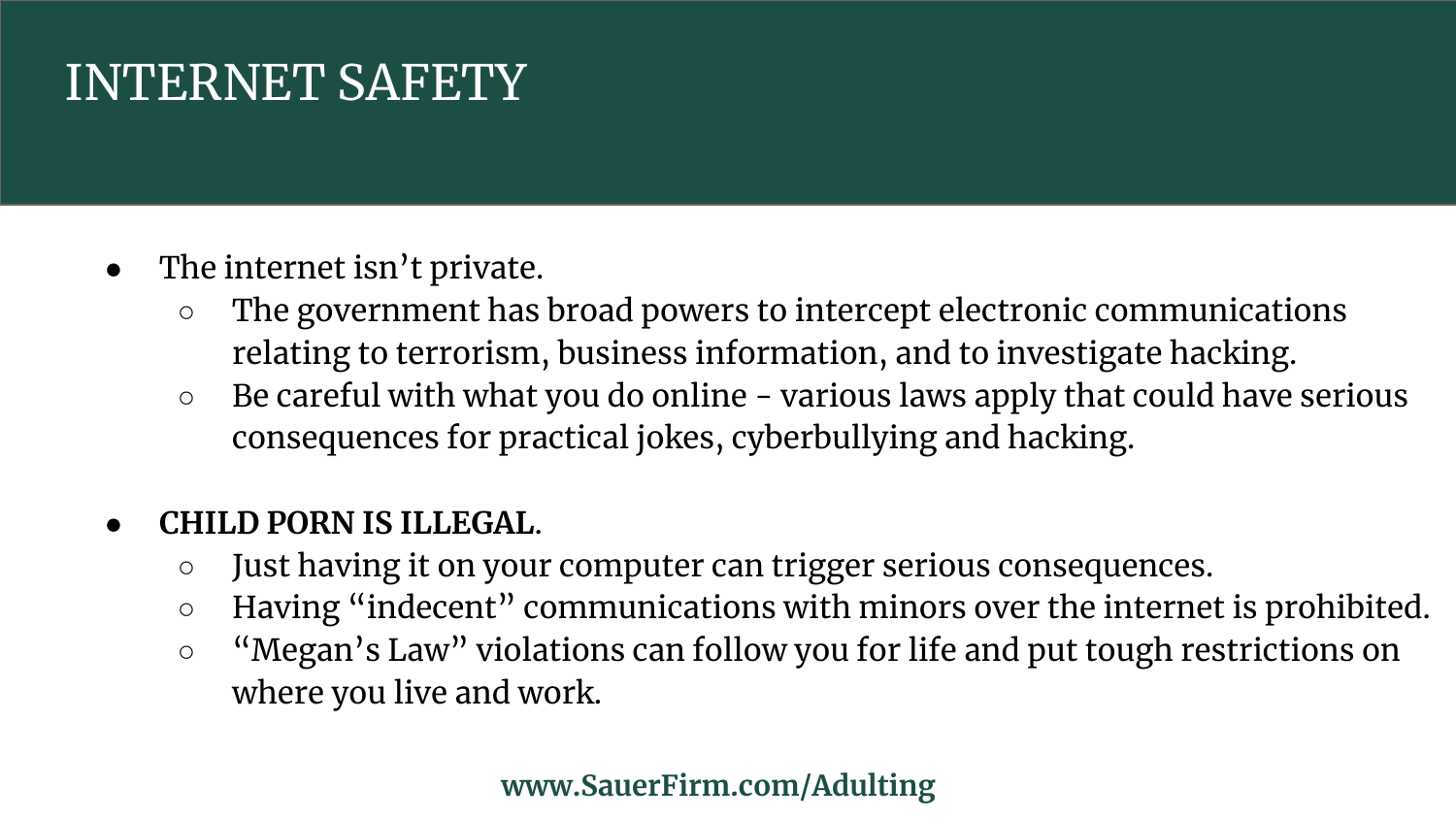### PREPARE FOR ADULTHOOD BEFORE YOU LEAVE HOME

The Sauer Law Firm LLC Estate Planning, Administration & Guardianship

About Practice Areas Resources  $\sim$  Contact

#### A quide explaining your legal rights and responsibilities as a young adult

"Hey, I'm 18!" is a public education project undertaken and developed by the Mercer County Bar Association to provide a reference for young adults to explain their legal rights and responsibilities. The project epitomizes the Bar Association's desire to educate the general public - especially young adults. The Mercer County Bar Association wishes to acknowledge the support of the following, without whose support "Hey, I'm 18!" would not be possible:

- · Mercer County Prosecutor's Office Angelo J. Onofri, Prosecutor
- Jessica Sauer, Esa. The Sauer Law Firm LLC

#### **INTRODUCTION**

In New Jersey, the age of majority - the age at which the law considers you an adult - is 18. The law extends to persons 18 years of age and older certain "basic civil and contractual rights and obligations."

As a young adult, you now have the right to contract, sue, be sued and defend civil actions, obtain public employment, be granted a license for a business or profession, serve on a jury, marry, adopt children, participate in legalized gaming (except casino gambling), sell alcohol (although you can't purchase or consume it until you're 21), consent to medical treatment, execute a will, and inherit, purchase, mortgage and sell property.

"Hey, I'm 18!" is designed to explain many of these legal rights and responsibilities. It is not designed to be a legal opinion on any specific facts or circumstances, but it is intended to provide you with general information so that you will know to contact the appropriate agency or attorney with any specific legal questions you may have.

- Talk with your parents and other trusted adults about their experiences and ask for advice. Then take it!
- Consider executing estate planning documents to allow others to act for you when you can't
- Read the Hey, I'm 18! Guide available at [www.SauerFirm.com/Adulting](http://www.sauerfirm.com/Adulting)

**[Jessica@SauerFirm.com](mailto:Jessica@SauerFirm.com) 201-779-0416**